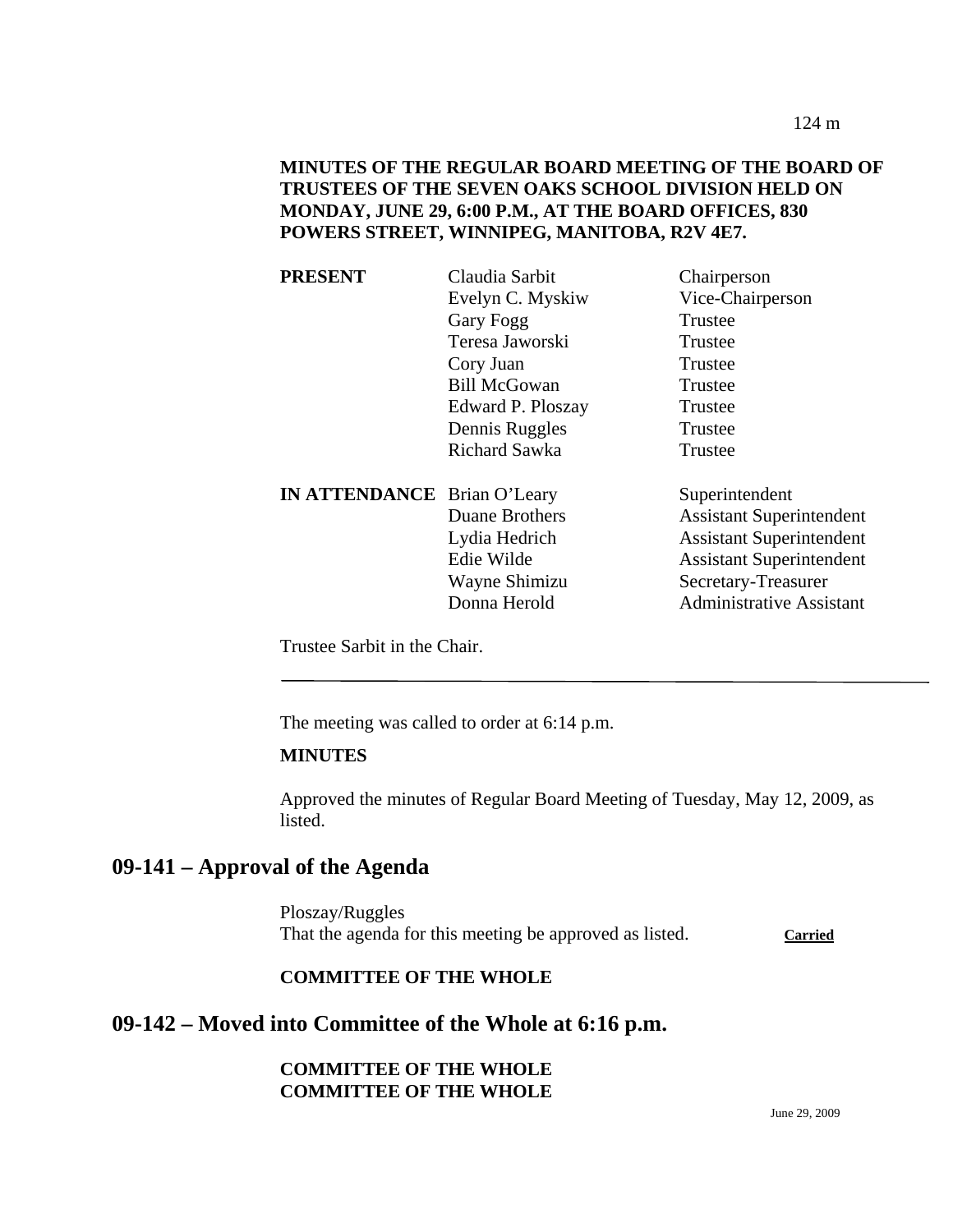| Juan/Ruggles                                     |                |
|--------------------------------------------------|----------------|
| That the Board move into Committee of the Whole. | <b>Carried</b> |

Trustee Myskiw in the Chair.

#### **OFFICERS' REPORT**

Trustees Sawka and Ruggles reported on developments arising from collective bargaining.

Information was received regarding the MAST Teacher Settlements, June 2009.

### **SUPERINTENDENTS' PERSONNEL REPORT**

## **09-143 – Superintendents' Personnel Report**

Jaworski/Juan That the Superintendents' Personnel Report be ratified. **Carried**

#### TEACHER APPOINTMENTS

The following were appointed to Teacher-General (permanent) teaching contracts effective September 8, 2009:

| Beth Albers-Jones (1.00)   | Lindsay Brown $(1.00)$                        |
|----------------------------|-----------------------------------------------|
| Joshua Eskin (1.00)        | Nancy Enns (.50)                              |
| Gordon Fritzsche (1.00)    | Cathy Gingera-Sage (1.00)                     |
| Kris Halderson $(1.00)$    | Nancy Charles (.75) (Adult Education Centres) |
| Kirsten Marquardson (1.00) | Ross Meacham (1.00)                           |
| Shauna Neufeld (1.00)      | Cara Seidel (1.00)                            |
| Julie Southam (1.00)       |                                               |

The following were appointed to Limited Teacher-General (term) contracts:

Jessica De Guzman (.75), effective May 11, 2009, indefinite Slavo Federkevic (.85), effective September 8, 2009 to January 29, 2010 Colin Bell (.50), effective May 11, 2009 to June 30, 2009 Linda Benson (.80), effective September 8, 2009 to November 30, 2009 Sharon Kaye (.20), effective September 8, 2009 to November 30, 2009 Punam Khurana (.75) effective April 17, 2009 to June 30, 2009 Erin Lees (1.00), effective September 8, 2009 to December 18, 2009 Erin Lees (.50), effective January 4, 2010 to June 30, 2010 **SUPERINTENDENTS' PERSONNEL REPORT**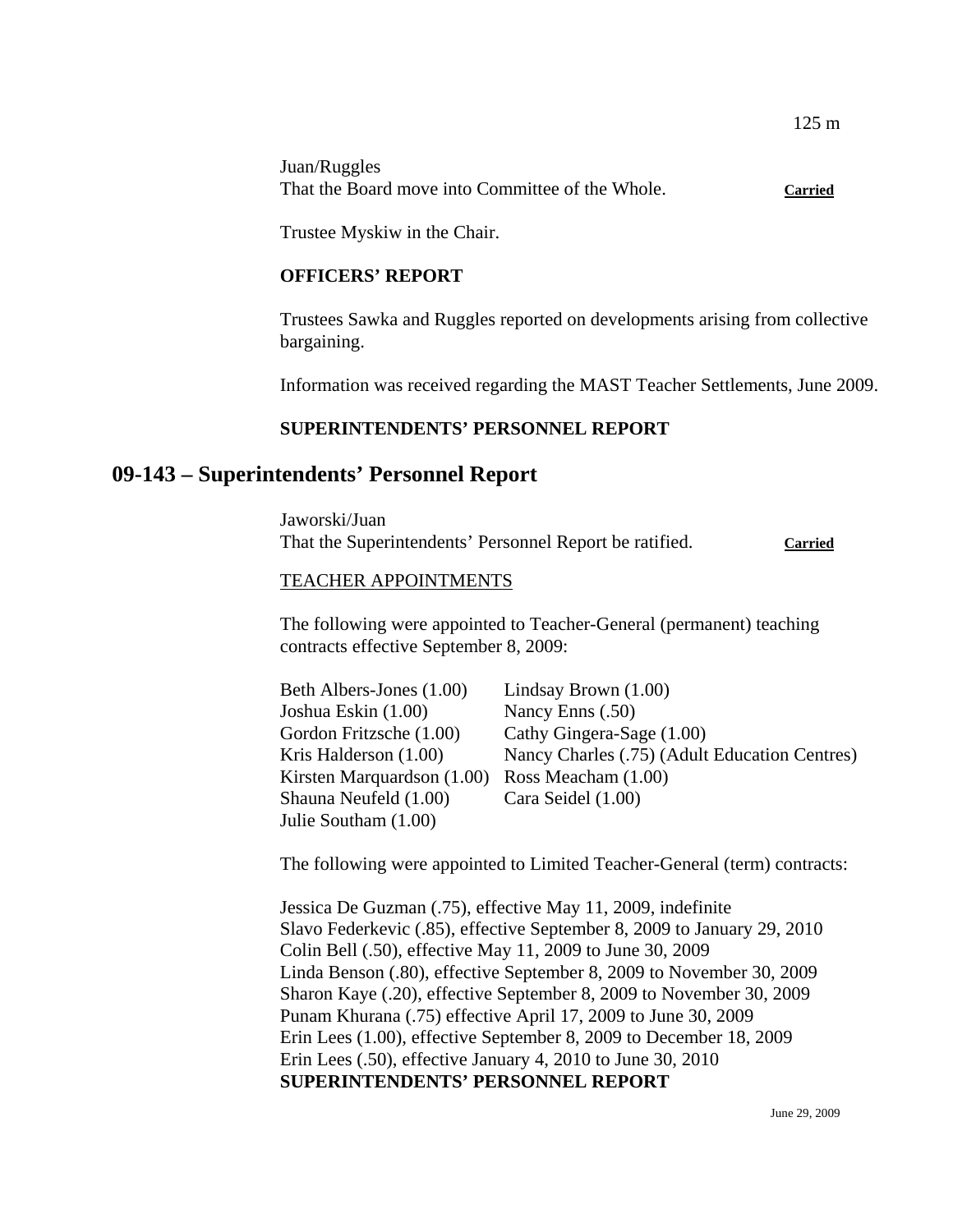Janice Matthewman (1.00), effective May 28, 2009, indefinite Jacqueline McDonald (1.00), effective September 8, 2009, indefinite Genevieve Norberg (1.00), effective September 8, 2009 to December 18, 2009 Jennifer Pasternak (1.00), effective September 8, 2009 to January 29, 2010 Krysta Pooley (1.00), effective September 8, 2009 to January 29, 2010 Kevin Rempel (1.00), effective September 8, 2009 to March 26, 2010 Elizabeth Semenchuk (.50), effective September 8, 2009 to January 29, 2010 Shelly Zulak (.125), effective September 8, 2009 to February 2, 2010 (Adult Education Centres)

The following were appointed to Limited Teacher-General (term) effective September 8, 2009 to June 30, 2010:

Matthew Bencharski (1.00) Dalmie Bruce (1.00) Mihaela Ciric (1.00) Fred Coppock (.50) Dallas Crawford (1.00) Lori Dubnicoff (.50) Derek Gebhardt (1.00) Annette Greene (1.00) Kim Greening (1.00) Jennifer Jonsson (1.00) Kristen Koshelanyk (1.00) Marco Lopes (1.00) Scott Main (1.00) Matthew Medwick (1.00) Niall McFadyen (1.00) Anita Perrett (.50) Beverly Rosas-Leon (.50) Kristen Schroeder (1.00) (Adult Education Centres) Tannis Silver (1.00) Lisa Sylvestre (1.00) Jasmine Turka (1.00) Becky Walter (1.00) Alisa Wiebe (1.00) Beau Wilks (1.00) Charlotte Zajac (1.00)

#### SUBSTITUTE TEACHER APPOINTMENTS

| Sarah Allentuck     | Kimberly Langrill      |
|---------------------|------------------------|
| Katelyn Blais       | <b>Amritpal Lotey</b>  |
| Marie Del Rosario   | Leslie Marnoch         |
| Michael Engstrom    | Sukhbir Sandhu         |
| Joshua Eskin        | Laura Saydak           |
| Samantha Evans      | Tannis Silver          |
| Nedra Francis       | Alan Sobey             |
| Veronica Gillis     | <b>Ashlee Venables</b> |
| Erin Gray           | Matt Wayde             |
| <b>Bryant Huynh</b> | Ashleigh Wiebe         |

#### **SUPERINTENDENTS' PERSONNEL REPORT**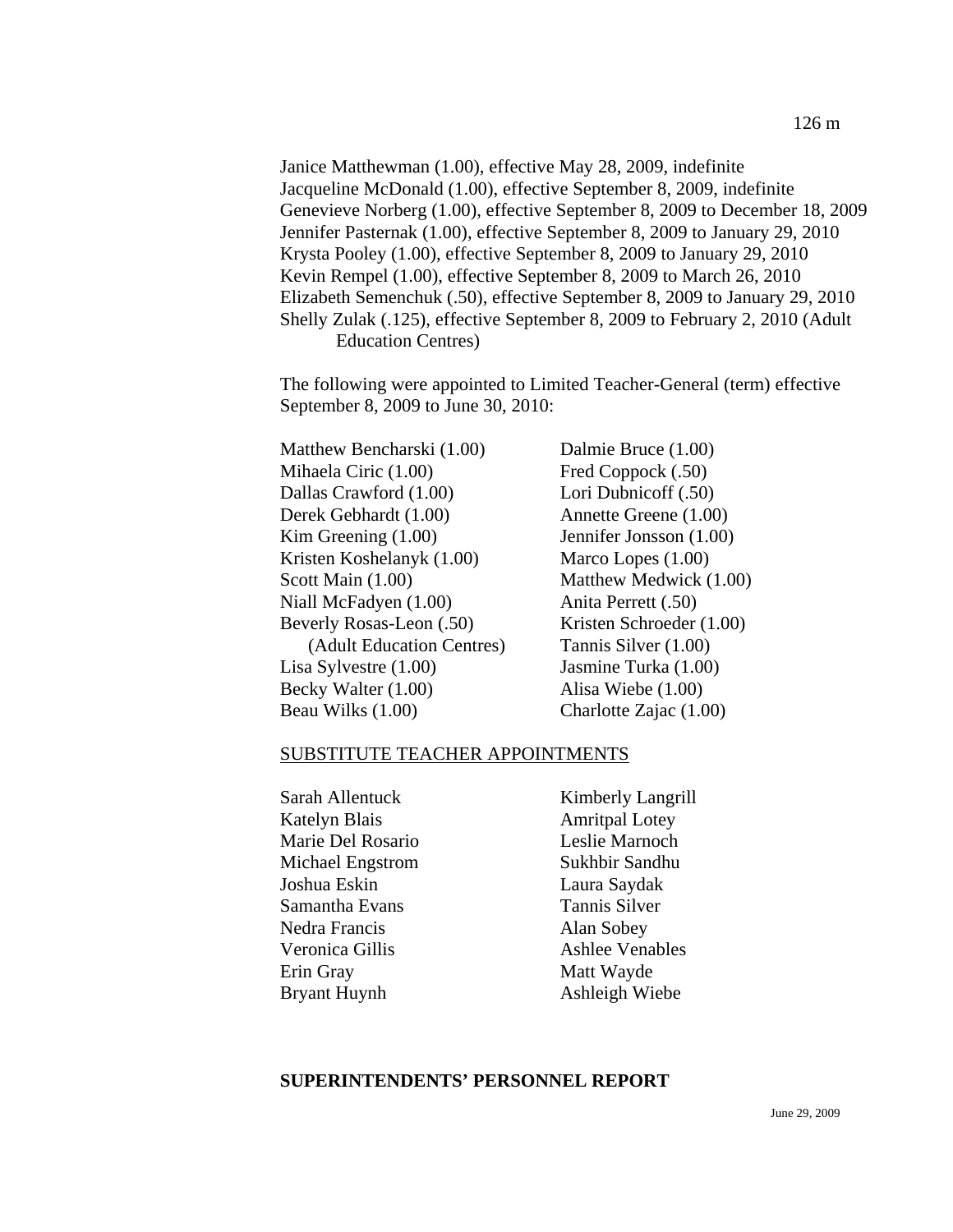#### TEACHER LEAVES OF ABSENCE

Dianne Harms was granted a part-time (.25) leave of absence, without pay, effective September 8, 2009 to December 31, 2009.

Raylin Kirsch was granted a full-time (1.00) leave of absence, without pay, effective October 27, 2009 to December 18, 2009.

Karren Blatz was granted a part-time (.50) leave of absence, without pay, effective September 8, 2009 to March 26, 2010.

The following were granted leaves of absence, without pay, effective the 2009- 2010 school year:

| Elma Arthurson (1.00)        |
|------------------------------|
| Cheryl Deans (.50)           |
| Lindsay Christianson (.50)   |
| Sukhbir Gill (.50)           |
| Wade Houle (1.00)            |
| Melanie Janzen (.50)         |
| Tanya Kohut (.50)            |
| Saundra Lubkey (.14)         |
| Caelin Philippot (.50)       |
| Rosanne Sarkany (.50)        |
| Laura Toppazzini-Bazan (.50) |
| Claire Yildirim (.50)        |
|                              |

Jamie Krutkevich Slight was granted a full-time (1.00) leave of absence, as per Article 6.06 of the Board-SOTA Collective Agreement, for the 2009-2010 school year to serve as SOTA President.

#### TEACHER DEFERRED SALARY LEAVE

Eda Korchynski's request to take her deferred salary leave effective the 2009- 2010 school year was approved.

#### TEACHER SECONDMENTS

Aline Jubinville was granted a secondment to serve as an instructor in the B. Ed. Program for the Faculté d' education at the Collège universitaire de Saint-Boniface, full-time (1.00), effective September 1, 2009 to June 30, 2010.

### **SUPERINTENDENTS' PERSONNEL REPORT**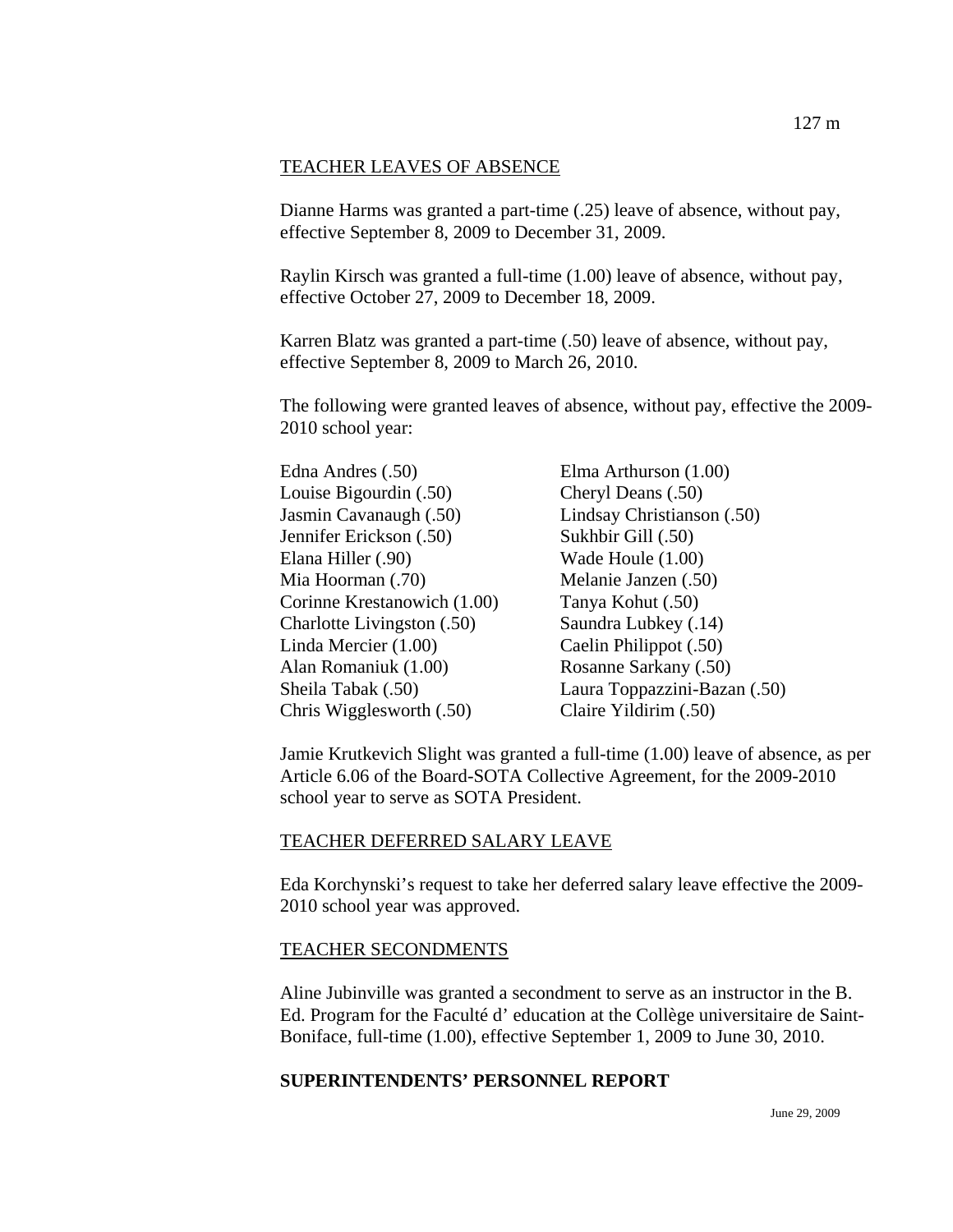Ronald Budowski was granted a secondment to serve as an Instructor, Industrial Arts/Technology in the Teacher Education Department at Red River College, full-time (1.00), effective August 31, 2009 to August 31, 2010.

#### TEACHER MATERNITY AND PARENTAL LEAVES

Dena Arnold was granted maternity and parental leave effective September 14, 2009 to September 6, 2010.

Dyana Lindenschmidt was granted maternity and parental leave effective September 14, 2009 to September 6, 2010.

Andréa Pelletier was granted maternity and parental leave effective July 8, 2009 to July 7, 2010.

Christine Miron was granted maternity leave effective September 8, 2009 to September 6, 2010.

Kim Pereira was granted maternity leave effective September 9, 2009 to September 6, 2010.

Melissa Francis was granted an extension to her maternity leave, without pay, effective January 4, 2010 to June 30, 2010.

Joni Tesoro was granted maternity and parental leave effective August 28, 2009 to September 6, 2010.

Cathy McVicar was granted maternity and parental leave effective August 29, 2009 to September 6, 2010.

Amber Fernie was granted maternity and parental leave effective September 8, 2009 to September 6, 2010.

Catherine Paul-Sawatzky was granted maternity and parental leave effective September 8, 2009 to June 30, 2010.

Christine Grosshans was granted maternity and parental leave effective June 8, 2009 to January 25, 2010.

Natalie Trudeau was granted maternity leave effective September 8, 2009 to September 6, 2010.

#### **SUPERINTENDENTS' PERSONNEL REPORT**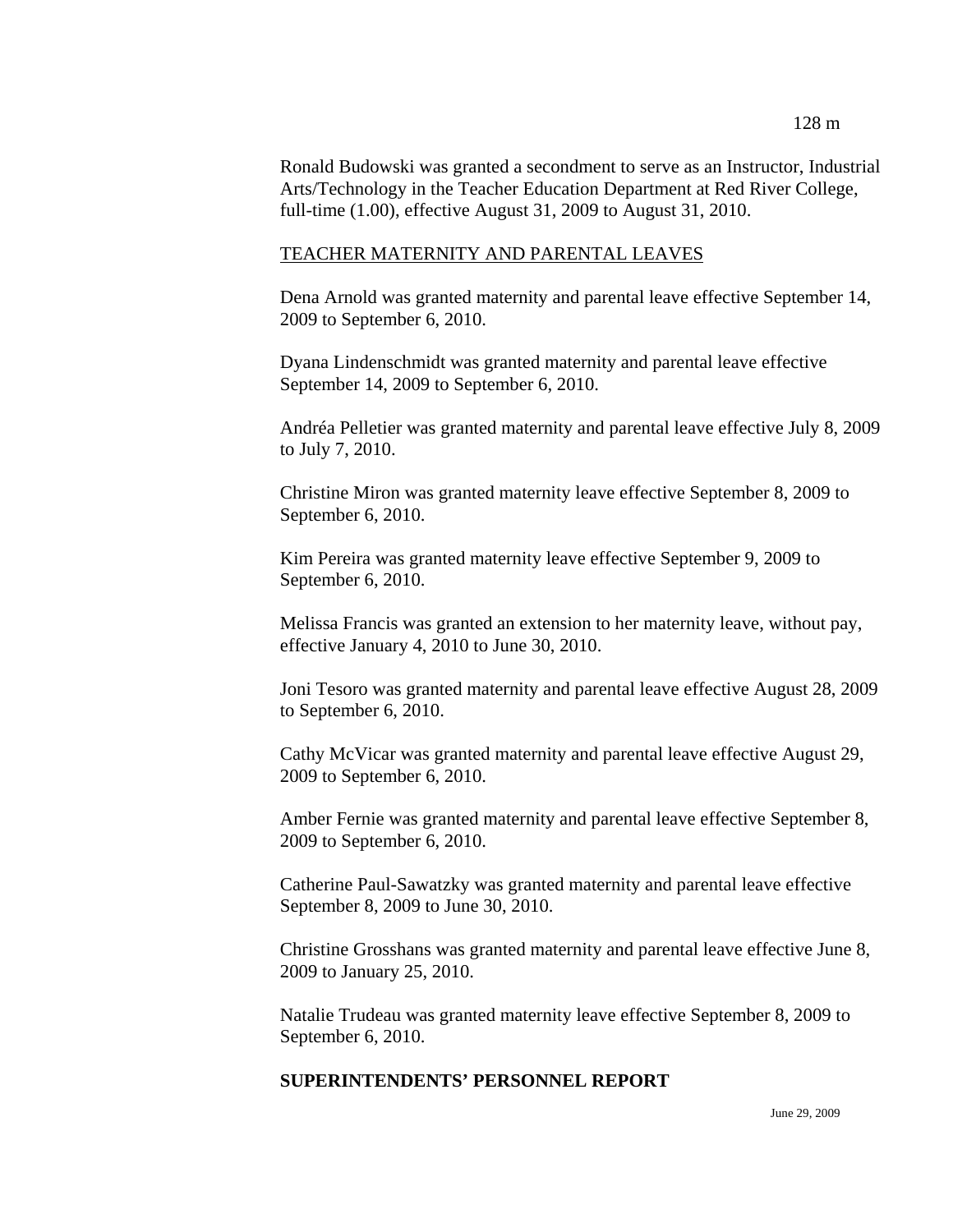Dyana Lindenschmidt was granted maternity leave effective September 14, 2009 to September 6, 2010.

### TEACHER RESIGNATIONS

Danielle Mendes gave notice of intent to resign effective June 30, 2009.

### CLINICIAN APPOINTMENTS

Deborah Alby was appointed to a full-time (1.00) Teacher-General (term) contract effective September 8, 2009 to June 30, 2010.

Marissa Gunn was appointed to a full-time (1.00) Teacher-General (term) contract effective September 8, 2009 to March 5, 2010.

### BRIGHT FUTURES PROGRAM APPOINTMENTS

Laura Kathler was appointed to the position of Student Parent Support Worker (Elwick site) effective June 11, 2009 to June 30, 2010.

Meghan Cook was appointed to the position of Site Manager, Bright Futures Program effective July 1, 2009.

### SEVEN OAKS ADULT EDUCATION CENTRE

Jana McKee was appointed to the position of Assistant Project Coordinator, Seven Oaks Adult Education Centre, effective July 1, 2009.

### BRIGHT FUTURES PROGRAM RESIGNATION

Laura Kathler gave notice of resignation from her position as Student Parent Support Worker (Lord Selkirk site) effective June 10, 2009.

Carrie Okemaw gave notice of resignation from her position as Student Parent Support Worker effective June 19, 2009.

### PARAPROFESSIONAL APPOINTMENTS

Kathleen Beattie was appointed to a full-time paraprofessional position effective September 8, 2009.

Amanda Normand-Telenko was appointed to a full-time paraprofessional **SUPERINTENDENTS' PERSONNEL REPORT**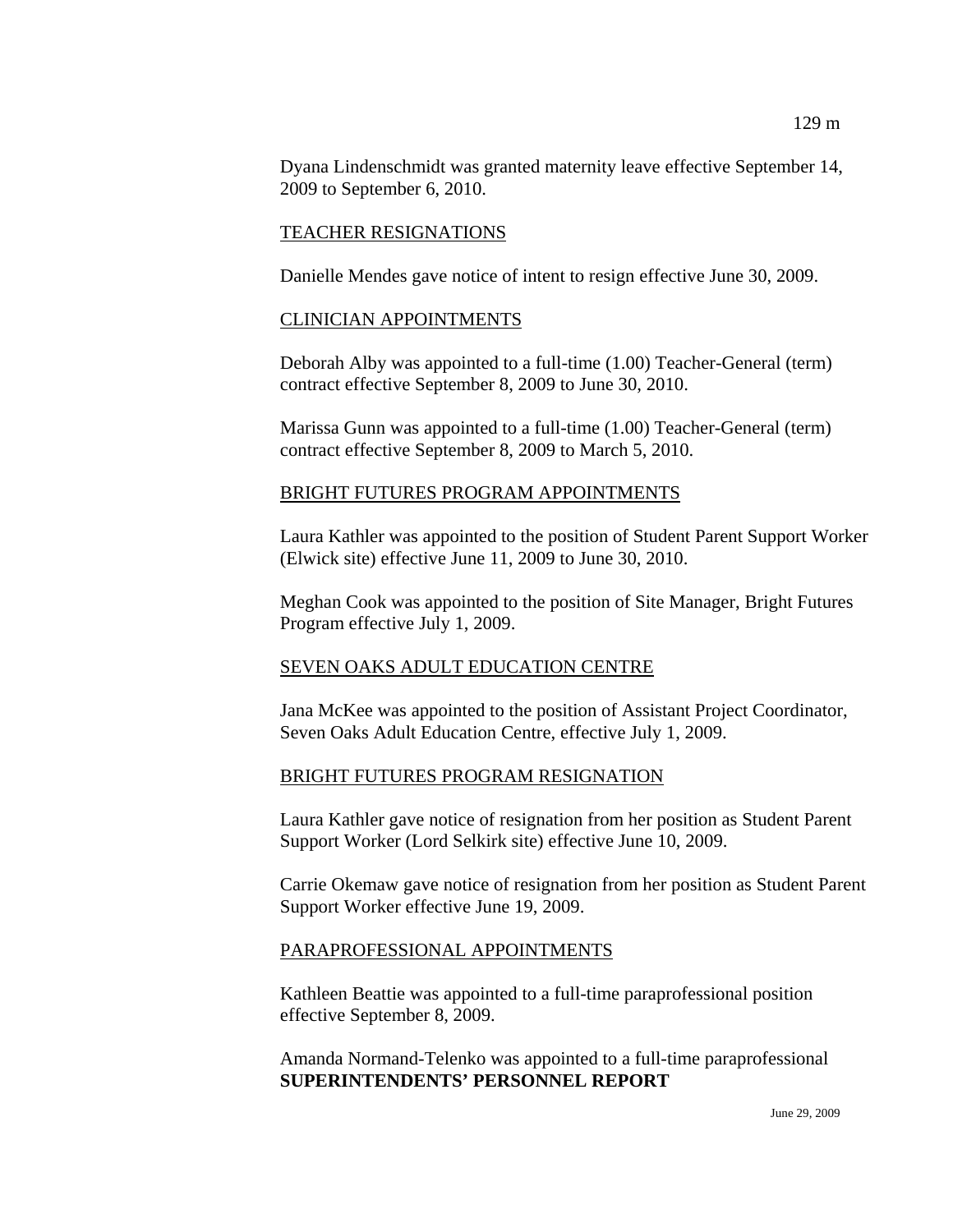position effective September 8, 2009.

Michelle Fingler was appointed to a full-time paraprofessional position effective May 4, 2009.

#### PARAPROFESSIONAL LEAVES OF ABSENCE

The following were granted leaves of absence, without pay, effective the 2009- 2010 school year:

Daniel Vicente (1.00) Ron Vadnais (1.00) Samantha Pratt (1.00) Ben Zubyrcki (1.00) Daniel Rogocki (1.00)

Vijayaluxmi Shell was granted a part-time (.50) leave of absence, without pay, effective September 8, 2009 to January 29, 2010.

#### PARAPROFESSIONAL MATERNITY LEAVE

Laine Lefteruk was granted maternity leave effective July 1, 2009 to January 3, 2010.

#### PARAPROFESSIONAL RETIREMENT

Violeta Pasia gave notice of intent to retire effective June 30, 2009.

#### SECRETARY APPOINTMENTS

Karen Wiwchar was appointed to the position of full-time (1.00) school secretary effective August 31, 2009.

Delores Luschinski was appointed to the position of part-time (.57), school secretary effective August 31, 2009.

### SECRETARY/CLERICAL LEAVE OF ABSENCE

Julie-Ann Lodge was granted a part-time (.50) leave of absence, without pay, effective July 13, 2009 to July 9, 2010.

#### SECRETARY RETIREMENT

Linda Bass gave notice of intent to retire effective June 30, 2009. **SUPERINTENDENTS' PERSONNEL REPORT**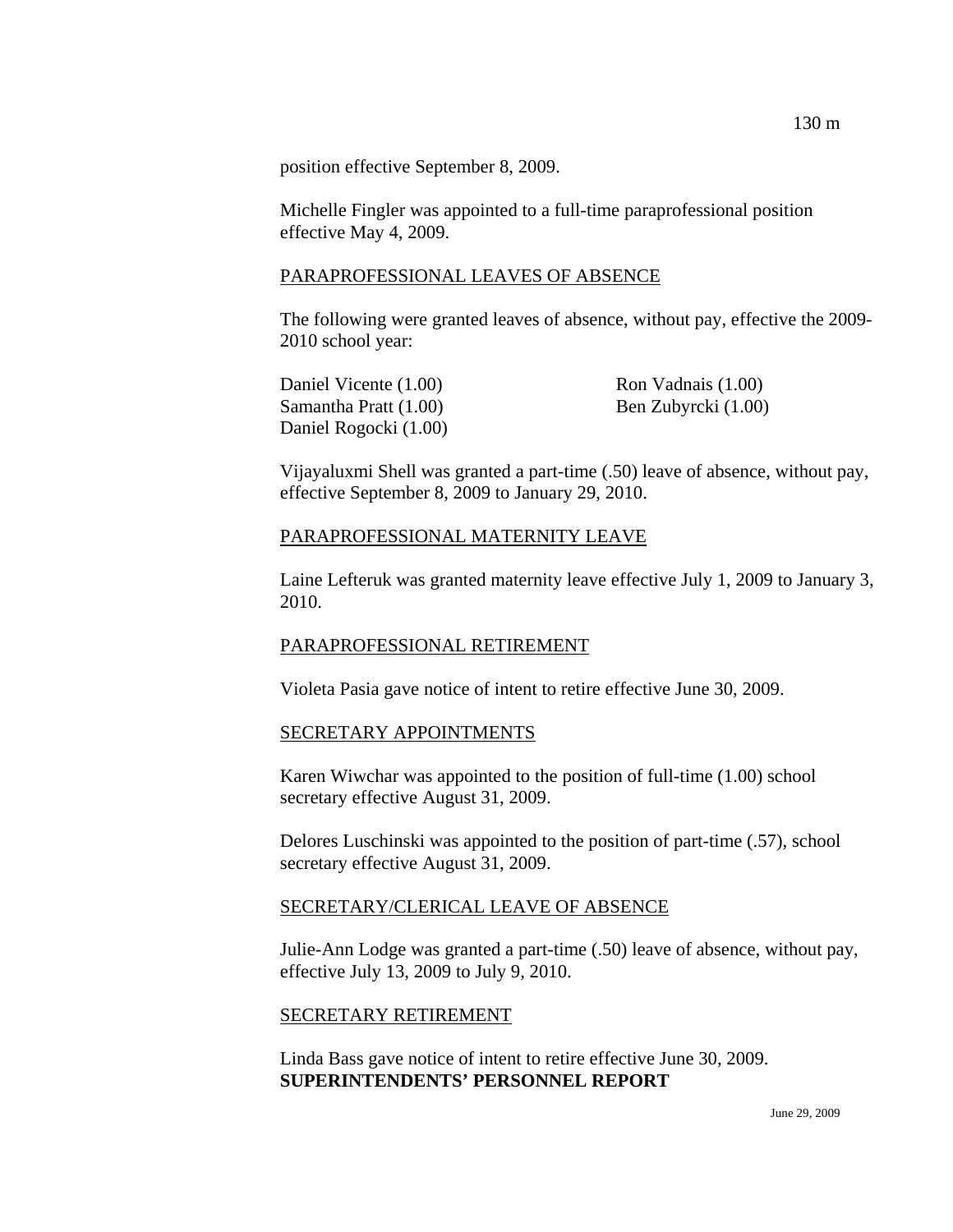### CUSTODIAN APPOINTMENT

Ken Loxton was appointed to a full-time (8 hours per day) custodian position effective May 25, 2009.

#### CUSTODIAN RESIGNATION

Ken Sessan gave notice of intent to resign effective June 24, 2009.

#### SUPERINTENDENTS' PERSONNEL REPORT MOTIONS

The following Superintendents' Personnel Report motions were rescinded:

#09-131 – appointing Jessica De Guzman to a full-time (1.00) Limited Teacher-General (term) contract effective May 11, 2009, indefinite

#09-131 – appointing Lori Dubnicoff to a part-time (.40) Limited Teacher-General (term) contract effective September 8, 2009 to June 30, 2010

#09-131 – appointing Deborah Alby to a part-time (.90) Teacher-General (term) effective September 8, 2009 to June 30, 2010.

#09-131 – appointing Alisa Wiebe to a full-time (1.00), Limited Teacher-General (term) contract effective September 8, 2009 to December 18, 2009.

#09-131 – appointing Joshua Eskin to a full-time (1.00), Limited Teacher-General (term) contract effective September 8, 2009 to June 30, 2010.

#09-131- appointing Rina Koshowski to a full-time (1.00), Limited Teacher-General (term) contract effective September 8, 2009 to December 18, 2009

#09-131- appointing Kristen Schroeder to a full-time (1.00), Limited Teacher-General (term) contract effective September 8, 2009 to December 18, 2009

## **SPECIAL ORDERS (Timed Item)**

7:00 p.m. – Grievance: Seven Oaks Paraprofessional Association – Jennifer Sainsbury.

Trustee Sarbit in the Chair.

# **09-144 – Rescheduling Board Meeting**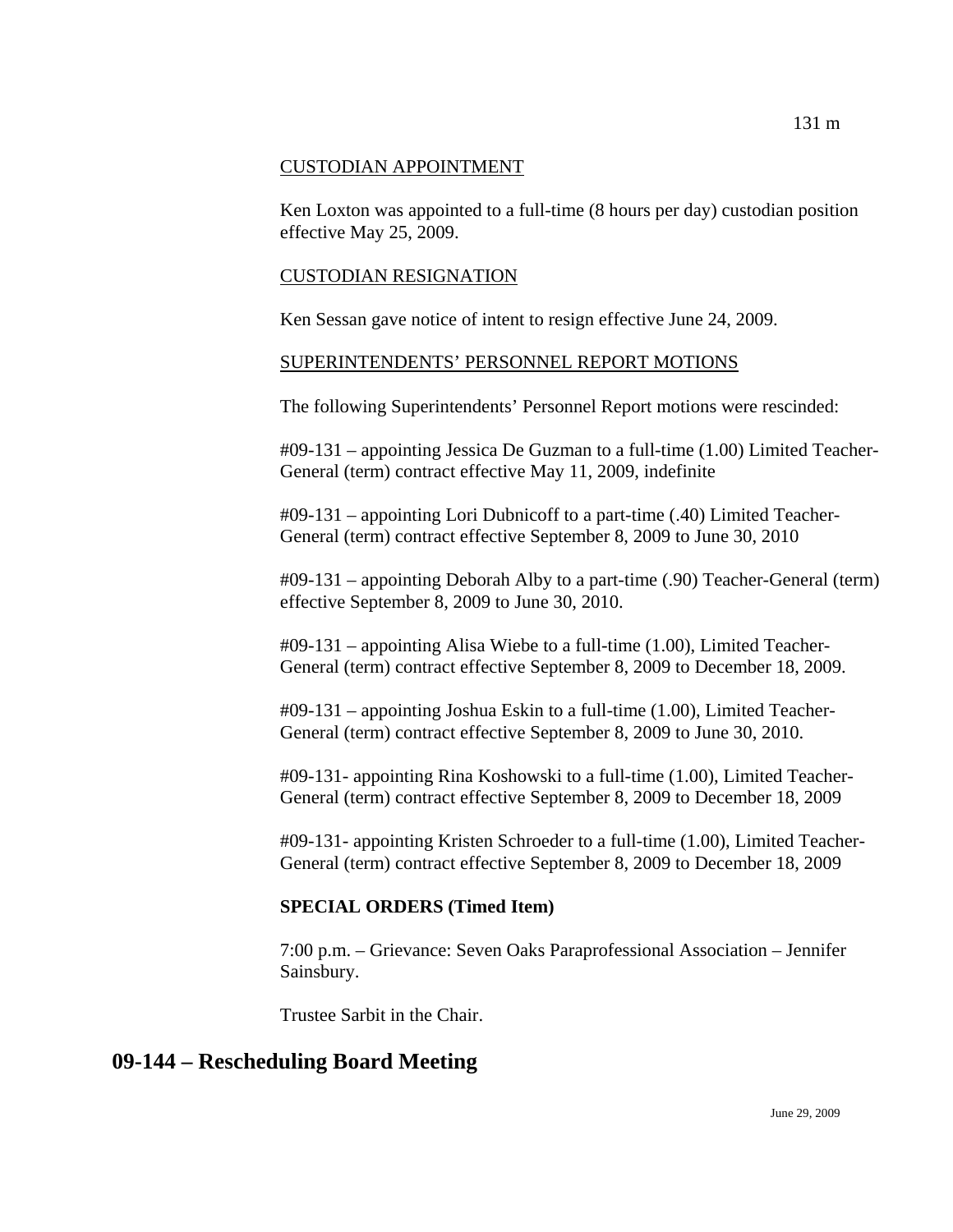Juan/Ruggles

That the Informal Board Meeting scheduled for Monday, October 19, 2009 be changed to a Regular Board Meeting. **Carried**

# **09-145 – MAST Fees – July 2009 to June 2010**

Juan/McGowan

That the Board pay its Manitoba Association of School Trustees membership fees in the amount of \$70,621.41 plus 5% GST for the period of July 2009 to June 2010. **Carried**

# **09-146 – 2009-2010 Student Accident Insurance**

McGowan/Jaworski

That the Board endorse the MAST Reliable Life Student Accident Insurance Program for the 2009-2010 school year and that we continue to update the link on the Division's webpage. **Carried**

### **SUPERINTENDENTS' REPORT**

The following matters were received as information:

- 2009-2010 Enrolment Forecast.
- Scholarship Recognition Dinner.

# **09-147 – Five Year Capital Plan Update 2010-2015**

Fogg/Juan

That the Board submit its Five Year Capital Plan Update 2010/11 to 2014/15. **Carried** 

## **SPECIAL ORDERS (Timed Item)**

7:30 P.M. – Community Partnership – Winnipeg Regional Health Authority and Education Pediatric Speech and Language Work presentation.

# **09-148 – Consent Agenda**

Jaworski/Ploszay That the Consent Agenda be approved. **Carried**

## **CONSENT AGENDA**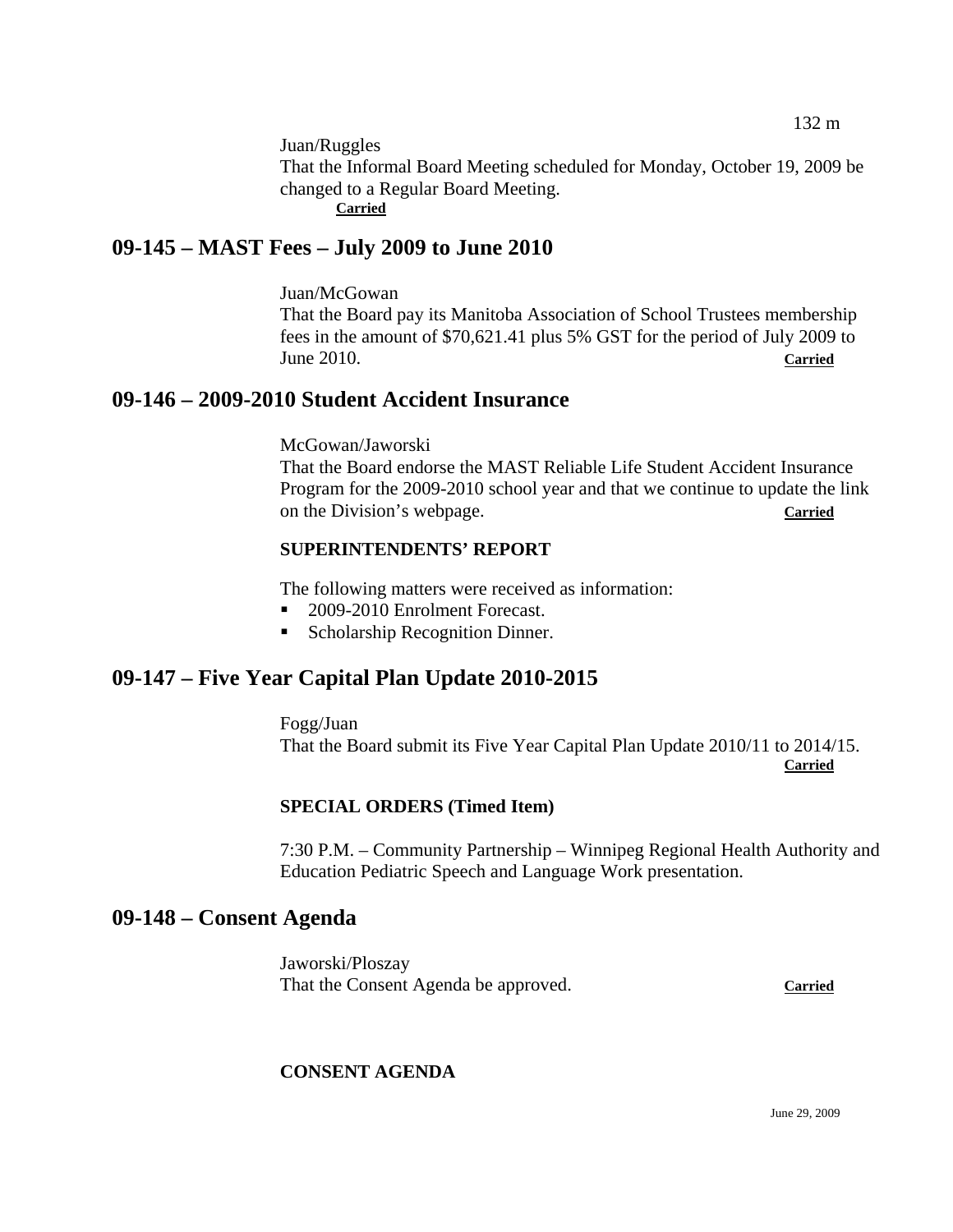### Summer Approvals

That the Superintendent or his designate approve the awarding of all tenders and capital payments on a regular basis during the months of July and August and report the approvals at the Regular Board Meeting on Monday, August 31, 2009.

## Cheque Listing

That cheques #903353-#903714, #90003922-#90004340, and #9154-#9163 (U.S.) in the amount of \$4,193,634.62 be approved.

## Derksen Plumbing & Heating Certificate of Payment No. 1

That Certificate of Payment No.1 for the Margaret Park Condenser Replacement in the amount of \$4,144.00 be paid to Derksen Plumbing & Heating.

## Statutory Holdback on Derksen Plumbing Certificate of Payment No. 1

That 7 1/2% Statutory Holdback on Certificate of Payment No. 1 for the Margaret Park Condenser Replacement in the amount of \$300.00 be paid to the Seven Oaks School Division / Derksen Plumbing & Heating 423 Margaret Park account.

## Jed's Construction Ltd. Certificate of Payment No. 3

That Certificate of Payment No. 3 for the Edmund Partridge Community School Grooming Room Renovation in the amount of \$60,315.45 be paid to Jed's Construction Ltd.

## Statutory Holdback on Jed's Construction Certificate of Payment No. 3

That 7 1/2% Statutory Holdback on Certificate of Payment No. 3 for the Edmund Partridge Community School Grooming Room Renovation in the amount of \$4,657.56 be paid to the Seven Oaks School Division / Jed's Construction 424 Edmund Partridge Grooming Room account.

## National Refrigeration Heating Invoice No. 17355-B

That Invoice No. 17355-B for the GCCI E Steam Heating in the amount of \$22,792.00 be paid to National Refrigeration Heating Ltd.

# **CONSENT AGENDA**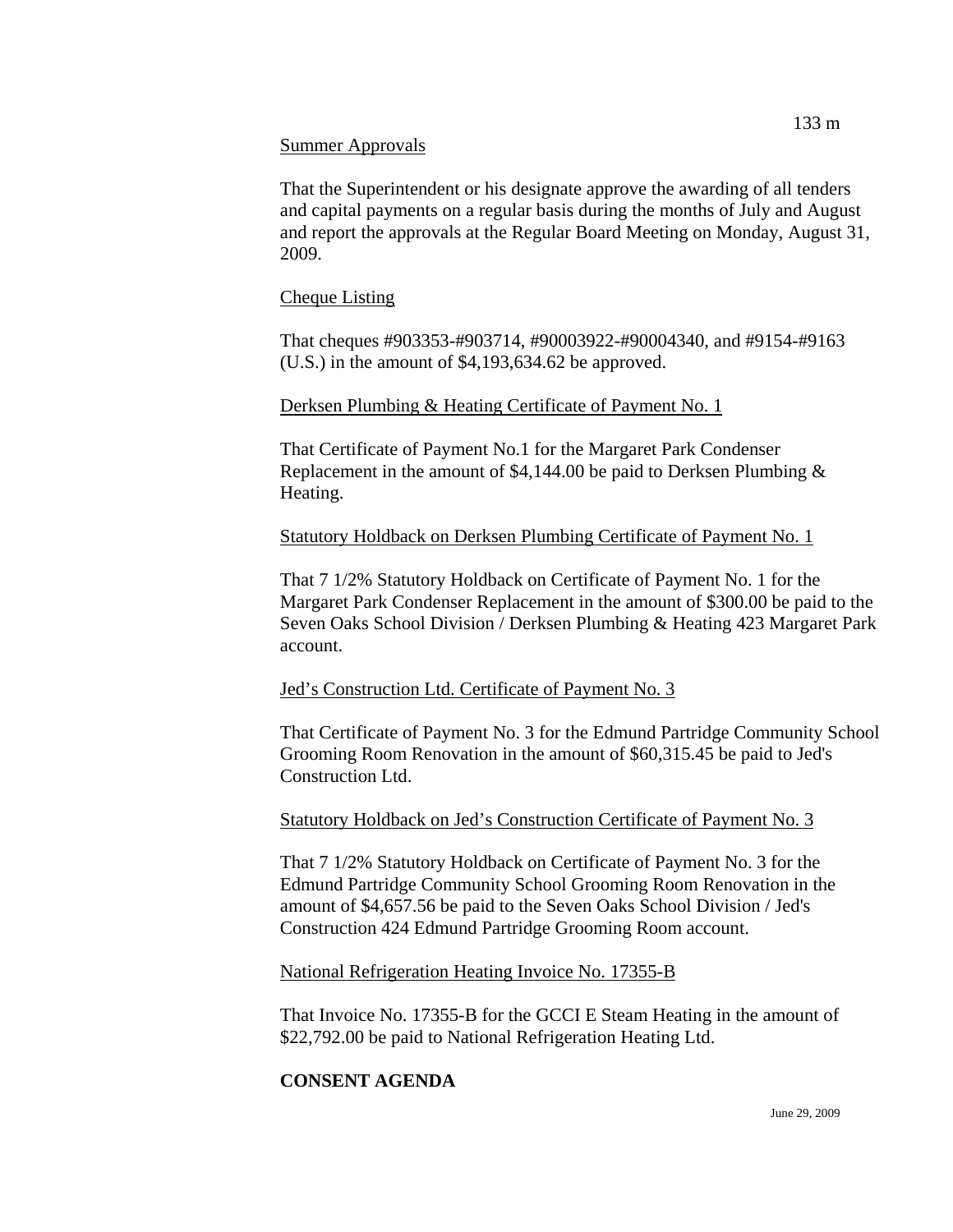### Statutory Holdback on National Refrigeration Heating Invoice No. 17355-B

That 7 1/2% Statutory Holdback on Invoice No. 17355-B for the GCCI E Steam Heating System Replacement in the amount of \$1,650.00 be paid to the Seven Oaks School Division / National Refrigeration 420 account.

### Number Ten Architectural Group Invoice No. 6882

That Invoice No. 6882 for the Garden City Collegiate Link in the amount of \$12,960.76 be paid to Number Ten Architectural Group

### Number Ten Architectural Group Invoice No. 6883

That Invoice No. 6883 for Renovations at Edmund Partridge Community School in the amount of \$4,047.46 be paid to Number Ten Architectural Group.

#### Number Ten Architectural Group Invoice No. 6884

That Invoice No. 6884 for Edmund Partridge Rooming Room in the amount of \$2,159.50 be paid to Number Ten Architectural Group.

### Regent Construction Inc. Certificate of Payment No. 1

That Certificate of Payment No. 1 for GCCI West Roof Replacement and Structural Reinforcement - Phase II in the amount of \$90,849.76 be paid to Regent Construction Inc.

### Statutory Holdback on Regent Construction Certificate of Payment No. 1

That 7 1/2% Statutory Holdback on Certificate of Payment No. 1 for the Garden City Collegiate West Roof Replacement and Structural Reinforcement - Phase II in the amount of \$7,015.43 be paid to the Seven Oaks School Division / Regent Const-GCCI West Roof Reinforcement Phase II account.

### Westland Construction Certificate of Payment No. 3 Leila North

That Certificate of Payment No. 3 for the Leila North Portable Classroom Relocation in the amount of \$46,418.12 be paid to Westland Construction Ltd.

Statutory Holdback on Westland Construction Certificate of Payment No. 3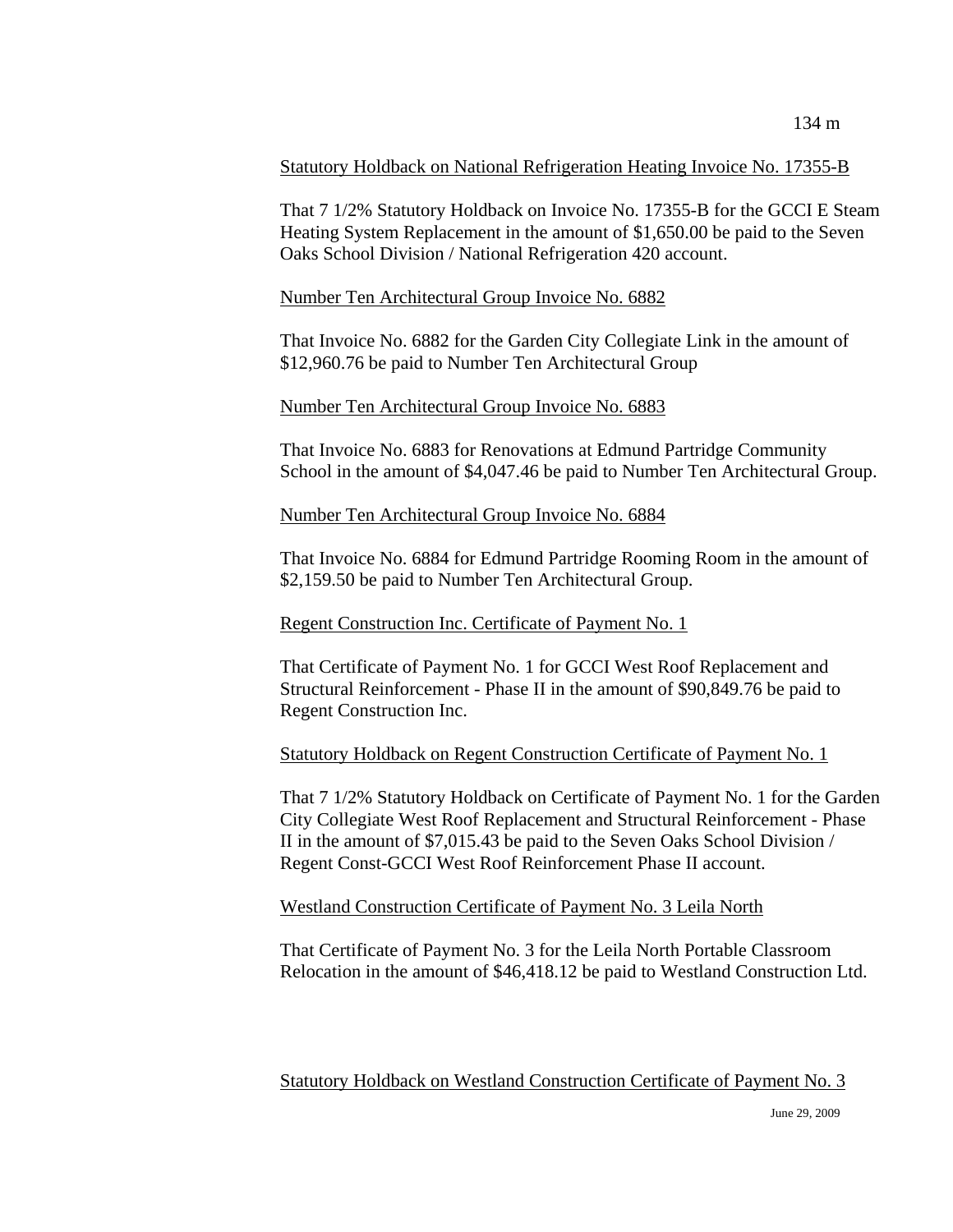#### Leila North

That 7 1/2% Statutory Holdback on Certificate of Payment No. 3 for the Leila North Portable Classroom Relocation in the amount of \$3,584.41 be paid to the Seven Oaks School Division / Westland Construction – Leila North – Portable Relocation 422 account.

### Westland Construction Certificate of Payment No. 5 Edmund Partridge

That Certificate of Payment No. 5 for Renovations at Edmund Partridge School in the amount of \$314,356.52 be paid to Westland Construction Ltd.

## Statutory Holdback on Westland Construction Certificate of Payment No. 5 Edmund Partridge

That 7 1/2% Statutory Holdback on Certificate of Payment No. 5 for Renovations at Edmund Partridge School in the amount of \$24,274.63 be paid to the Seven Oaks School Division / Westland Construction –Edmund Partridge Renovation 410 account.

### Westland Construction Certificate of Payment No. 6 Edmund Partridge

That Certificate of Payment No. 6 for Renovations at Edmund Partridge School in the amount of \$146,227.52 be paid to Westland Construction Ltd.

Statutory Holdback on Westland Construction Certificate of Payment No. 6 Edmund Partridge

That 7 1/2 % Statutory Holdback on Certificate of Payment No. 6 for Renovations at Edmund Partridge School in the amount of \$11,291.70 be paid to the Seven Oaks School Division / Westland Construction-Edmund Partridge Renovation 410 account.

## Westland Construction Certificate of Payment No. 9

That Certificate of Payment No. 9 for the GCCI Link & Renovations in the amount of \$674,509.47 be paid to Westland Construction Ltd.

## Statutory Holdback on Westland Construction Certificate of Payment No. 9

That 7 1/2% Statutory Holdback on Certificate of Payment No. 9 for GCCI Link & Renovations in the amount of \$52,085.67 be paid to the Seven Oaks School Division / Westland Construction account. **CONSENT AGENDA**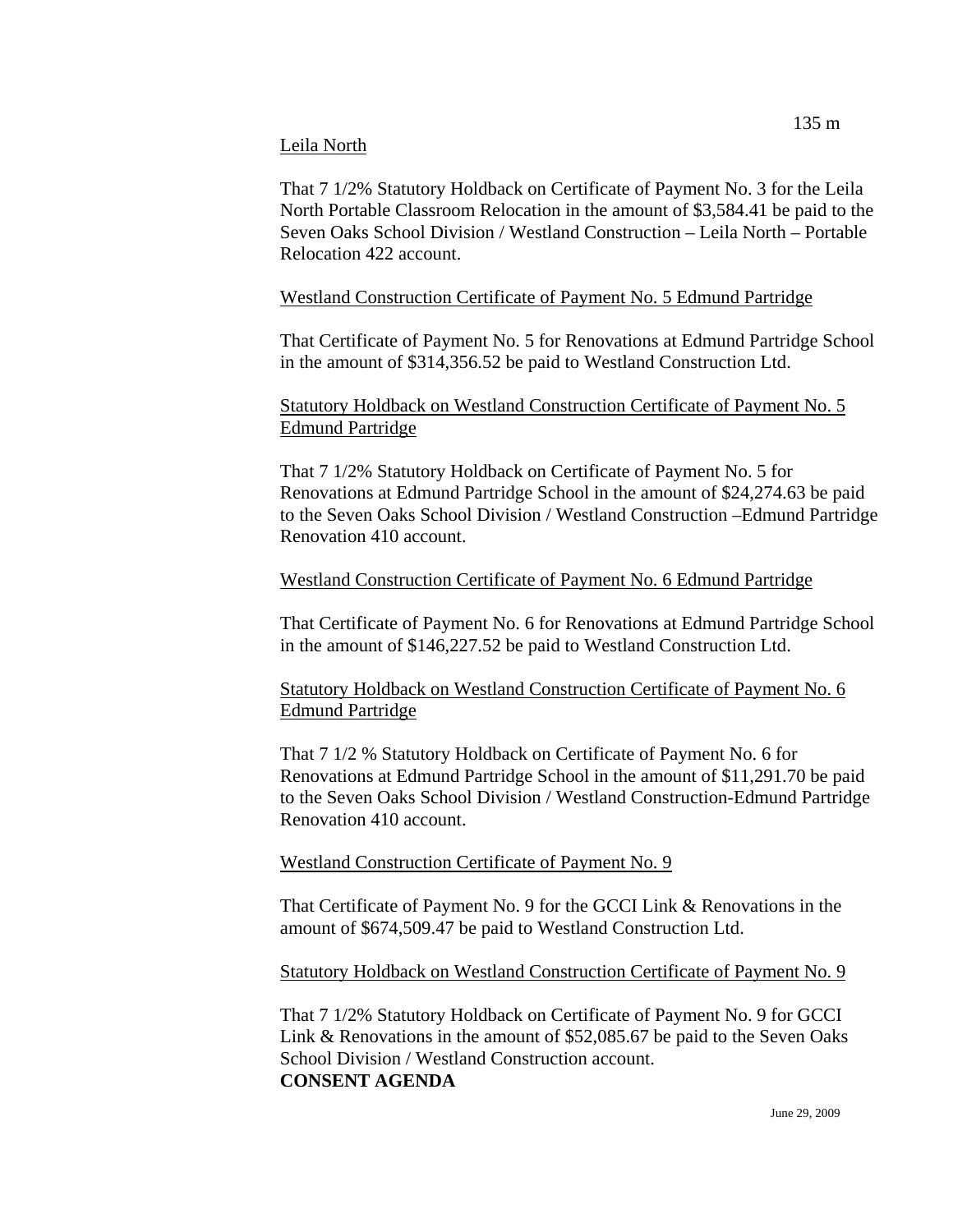### Lease Agreement with O.K. Before and After School Child Care Centres – O.V. Jewitt School

That the Board agrees to sign a Lease from September 1, 2009 to June 30, 2010 with O.K. Before and After School Child Care Centres Inc. to rent space for their half day Kindergarten Child Care Program at O.V. Jewitt School at an annual rental fee of \$4,245.00.

#### RESCIND MOTION 09-137 Renewal of Lease - Maples Day Care

That the Board rescind the May 12, 2009 Motion No. 09-137 that the Board sign a lease for the year September 1, 2009 to August 31, 2010 with Maples Day Care for the rental of day care space at École Constable Edward Finney School at a rental fee of \$1,647.00 per month.

Note that the term of our Lease Agreements next year will be aligned with our fiscal year (July 1, 2010 to June 30, 2011).

### Renewal of Lease - Maples Day Care

That the Board sign a lease for the September 1, 2009 to June 30, 2010 school year with Maples Day Care for the rental of day care space at École Constable Edward Finney School at a rental fee of \$1,647.00 per month.

### RESCIND MOTION 09-137 Renewal of Lease - Seven Oaks Teachers' Association (S.O.T.A.)

That the Board rescind the May 12, 2009 Motion No.09-137 that the Board sign a lease for the year September 1, 2009 to August 31, 2010 with the Seven Oaks Teachers' Association for the rental of office space at Ben Zaidman Educational Resource Centre at a rental fee of \$108.66 per month.

### Renewal of Lease - Seven Oaks Teachers' Association (S.O.T.A.)

That the Board sign a lease for the September 1, 2009 to June 30, 2010 term with the Seven Oaks Teachers' Association for the rental of office space at Ben Zaidman Educational Resource Centre at a rental fee of \$108.66 per month.

### RESCIND MOTION 09-137 Renewal of Lease - Sugar-N-Spice Kiddie Haven Inc.

That the Board rescind the May 12, 2009 Motion No.09-137 that the Board sign **CONSENT AGENDA**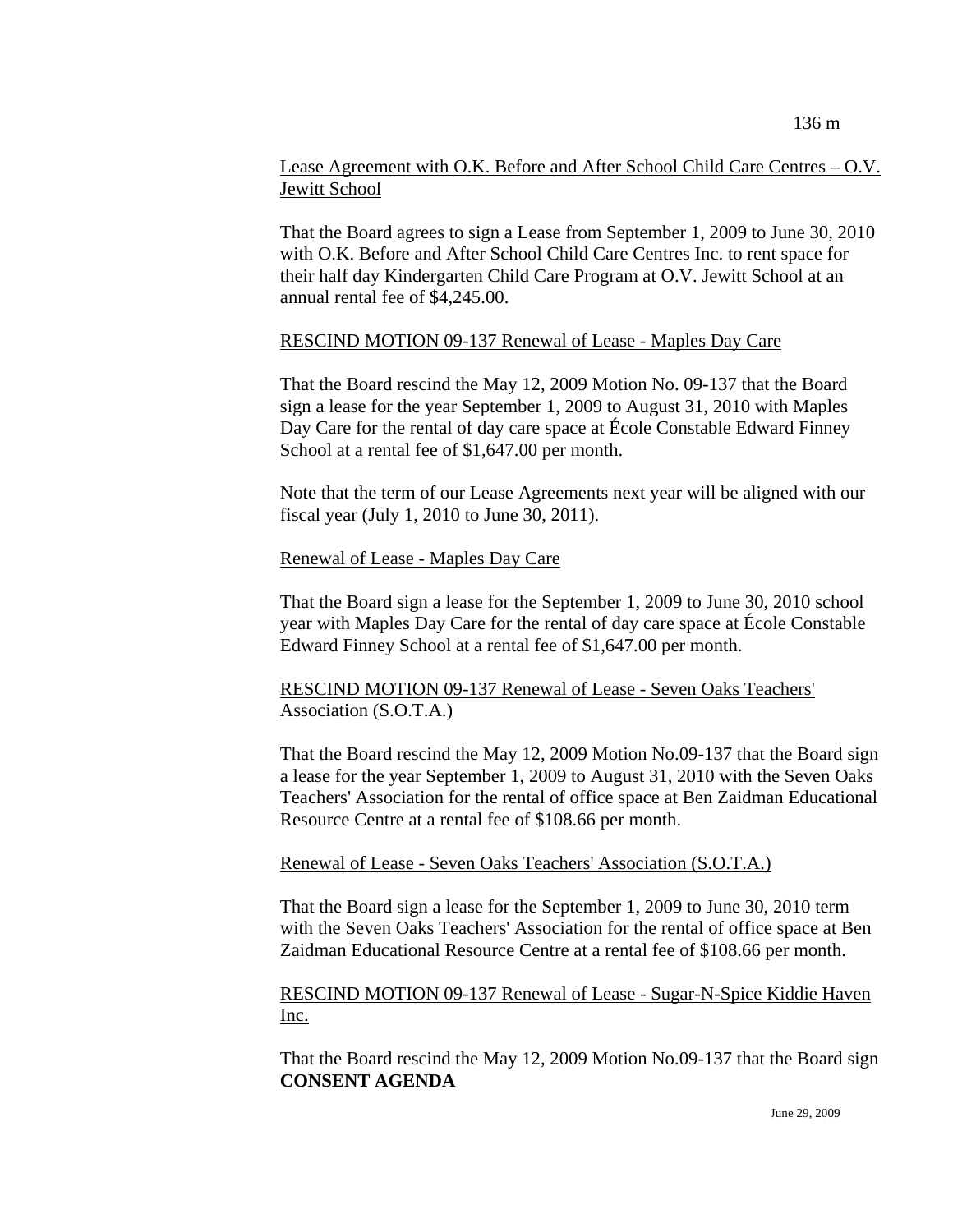a lease for the year September 1, 2009 to August 31, 2010 with the Sugar-N-Spice Kiddie Haven Inc. for the rental of day care space at Riverbend School at a rental fee of \$1,910.25 per month.

### Renewal of Lease - Sugar-N-Spice Kiddie Haven Inc. at Riverbend School

That the Board sign a lease for the September 1, 2009 to June 30, 2010 school year with Sugar-N-Spice Kiddie Haven Inc. for the rental of day care space at Riverbend School at a rental fee of \$1,910.25 per month.

## RESCIND MOTION 09-137 Renewal of Lease - Sugar-N-Spice Kiddie Haven Inc.

That the Board rescind the May 12, 2009 Motion No.09-137 that the Board sign a lease for the year September 1, 2009 to August 31, 2010 with Sugar-N-Spice Kiddie Haven Inc. for the rental of day care space at West Kildonan Collegiate at a rental fee of \$3,945.00 per month.

### Renewal of Lease - Sugar-N-Spice Kiddie Haven Inc. at West Kildonan **Collegiate**

That the Board sign a lease for the September 1, 2009 to June 30, 2010 term with Sugar-N-Spice Kiddie Haven Inc. for the rental of day care space at West Kildonan Collegiate at a rental fee of \$3,945.00 per month.

## RESCIND MOTION 09-137 Renewal of Lease - Kidi-Garden Day Nurseries Inc.

That the Board rescind the May 12, 2009 Motion No.09-137 that the Board sign a lease for the year September 1, 2009 to August 31, 2010 with Kidi-Garden Day Nurseries Inc. for the rental of Seven Oaks School at a rental fee of \$2,460.95 per month.

### Renewal of Lease - Kidi-Garden Day Nurseries Inc**.**

That the Board sign a lease for the September 1, 2009 to June 30, 2010 school year with Kidi-Garden Day Nurseries Inc. for the rental of Seven Oaks School at a rental fee of \$2,460.95 per month.

## **CONSENT AGENDA**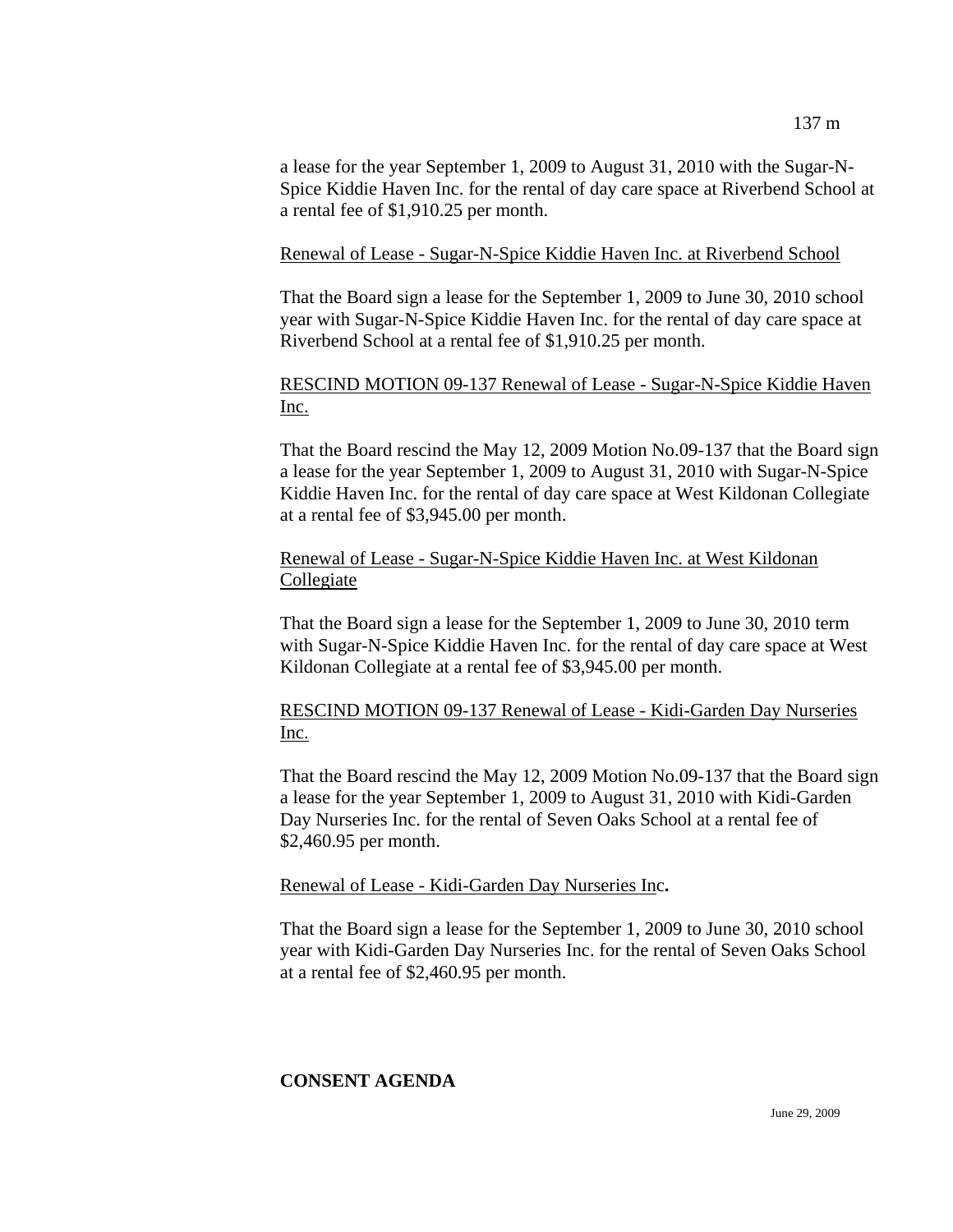### RESCIND MOTION 09-137 Renewal of Lease - Manitoba Association of School Superintendents

That the Board rescind the May 12, 2009 Motion No.09-137 that the Board sign a lease for the year September 1, 2009 to August 31, 2010 with the Manitoba Association of School Superintendents for the rental of office space at the Ben Zaidman Educational Resource Centre at a rental fee of \$438.17 per month.

### Renewal of Lease - Manitoba Association of School Superintendents

That the Board sign a lease for the September 1, 2009 to June 30, 2010 term with the Manitoba Association of School Superintendents for the rental of office space at the Ben Zaidman Educational Resource Centre at a rental fee of \$438.17 per month.

### RESCIND MOTION 09-137 Renewal of Lease - Manitoba Association of School Business Officials

That the Board rescind the May 12, 2009 Motion No.09-137 that the Board sign a lease for the year September 1, 2009 to August 31, 2010 with the Manitoba Association of School Business Officials for the rental of office space at the Ben Zaidman Educational Resource Centre at a rental fee of \$70.75 per month.

### Renewal of Lease - Manitoba Association of School Business Officials

That the Board sign a lease for the September 1, 2009 to June 30, 2010 term with the Manitoba Association of School Business Officials for the rental of office space at the Ben Zaidman Educational Resource Centre at a rental fee of \$70.75 per month.

### Cynthia J.C. Ryan, West St. Paul School, Parent Association Committee

That the request to hold religious exercises at West St. Paul School be received.

### **ITEMS OF INFORMATION**

### **COMMITTEE REPORTS**

- Board/SOTA Advisory Committee: 2008-2009 Annual Report.
- Workplace Safety and Health Steering Committee: 2008-2009 Annual Report.
- Triple P Parent Program: 2008-2009 Year End Summary. **COMMITTEE REPORTS**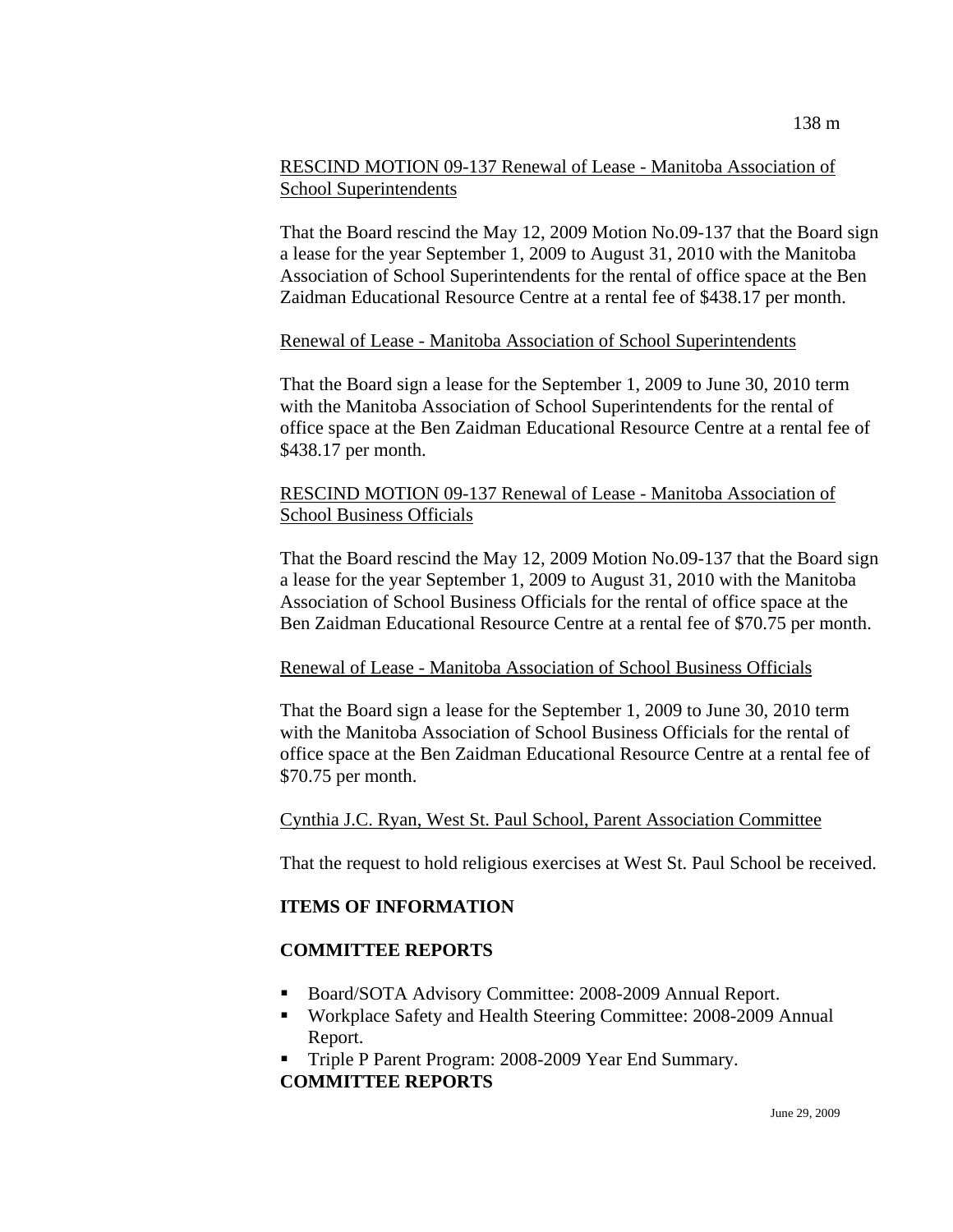Trustee Juan reported on the MAST Multiculturalism Committee.

### **CONFERENCE REPORTS**

- Marcel Bérubé, Vice-Principal, École Seven Oaks Middle School: CEA 2009 Symposium - Engaged Teachers, Engaged Learners, May 1-2, 2009 - Edmonton, Alberta.
- David Ingram, Teacher, West St. Paul School: CEA 2009 Symposium Engaged Teachers, Engaged Learners, April 30 - May 2, 2009 - Edmonton, Alberta.
- Valerie Sanders, Teacher, Elwick School: International Reading Association 54th Annual Convention, Beyond the Horizon - Multiple Pathways to Literacy, February 21-25, 2009 - Phoenix, Arizona.
- Bobbi-Lynn Haegeman, Teacher, Elwick School: International Reading Association 54th Annual Convention, Beyond the Horizon - Multiple Pathways to Literacy, February 21-25, 2009 - Phoenix, Arizona.
- Howard Ryant, Kristine Gerhard, Ben Nein, Joanna Malkiewicz, Dianne Harms - Collicutt School: Building Community with Children - Reggio Emilia Conference, February 29 to March 1, 2009 - Toronto, Ontario.
- Grant Page, Teacher, École Leila North Community School: Assessment Summit: Ahead of the Curve, March 4-7, 2009 - Vancouver, British Columbia.
- Paul Stewart, Teacher, Garden City Collegiate: Virginia Society for Technology in Education (VSTE) Annual Conference, February 22-24, 2009 - Virginia Beach, Virginia.
- Alana Howden, Speech & Language Clinician, E.C.S.S.: Closing the Gap Conference, October 16-18, 2008 - Minneapolis, Minnesota.
- Eda Korchynski, Teacher, École Constable Finney School: Association canadienne des professeurs d'immersion (ACPI): "L'immersion en français...un héritage capital", November 20-22, 2008 - Ottawa, Ontario.
- Geeta Persaud, Teacher, École Seven Oaks Middle School: Association canadienne des professeurs d'immersion (ACPI), Canadian Association of Immersion Teachers (CAIT), November 20-22, 2008 - Ottawa, Ontario.
- Lisa Siemens, Teacher, O.V. Jewitt: The Dodge Poetry Festival, September 25-28, 2008 - Waterloo Village, New Jersey.
- Sandee Deck, Vice-Principal, H.C. Avery School: CAHPER/HPEC (Canadian Association of Health, Physical Education, Recreation and Dance/Physical & Health Education), April 29-May 2, 2009 - Banff, Alberta.
- Cathy Horbas, Principal, West St. Paul School: Engaged Learners, Engaged Teacher Conference, April 30-May 2, 2009 - Edmonton, Alberta.

### **CONFERENCE REPORTS**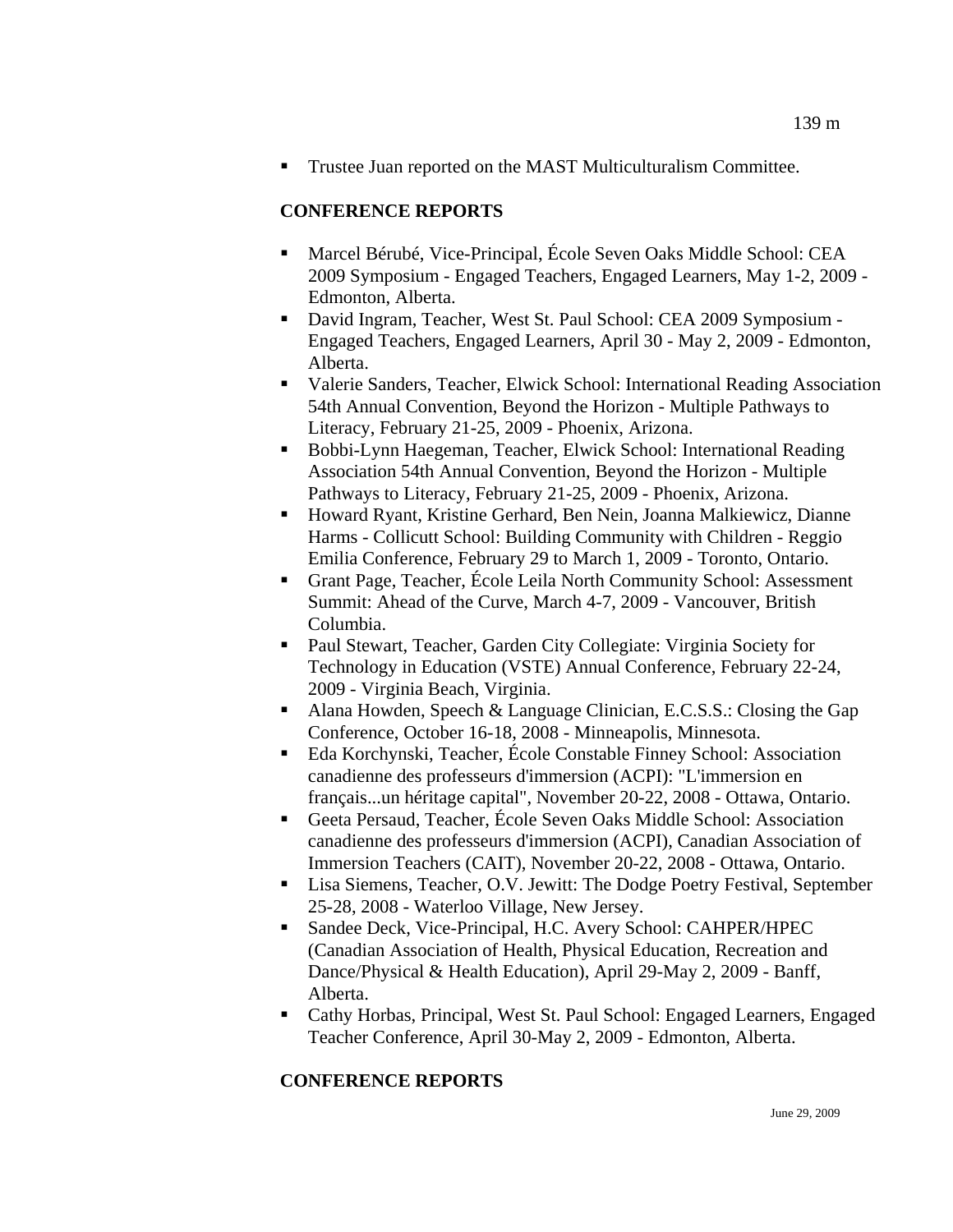- Roberta Garton, Teacher, Maples Collegiate: 2009 AERA Conference, April 13-17, 2009 - San Diego, California.
- Cindy Carriere, Teacher, Maples Collegiate: 2009 AERA Conference, April 13-17, 2009 - San Diego, California.
- Gord Homenick, Teacher, O.V. Jewitt: CAHPER/HPEC 2009 Moving Mountains, April 29-May 2, 2009 - Banff, Alberta.
- Richard Chin, Teacher, West St. Paul: CAHPER/HPEC 2009 Moving Mountains, April 29-May 2, 2009 - Banff, Alberta.
- Mark Gilchrist, Teacher, West Kildonan Collegiate: CAHPER/HPEC 2009 Moving Mountains, April 29-May 2, 2009 - Banff, Alberta.
- Adair Warren, Vice-Principal; Cindy Blicq, David Zynoberg, Nancy Janelle - Teachers, Met School: The Met School, Sacramento, California; 826 Valencia, San Francisco, California-May 12-16, 2009.
- Jana McKee, Program Coordinator, Bright Futures: 826 Valencia, May 12- 16, 2009 - San Francisco, California.
- Meghan Cook, Program Coordinator, Bright Futures: 826 Valencia, May12- 16, 2009 - San Francisco, California.
- Heather Murphy, Teacher, West Kildonan Collegiate: The Met School, Sacramento, California; 826 Valencia, San Francisco, California - May 12- 17, 2009.
- Arden Hill, Teacher, Maples Collegiate: The Met School, Sacramento, California; 826 Valencia, San Francisco, California - May 12-17, 2009.

# **CORRESPONDENCE**

- Debra Chorney, Manitoba Association for Rights & Liberties: Thank you letter to Gordon Fritzsche and students from West Kildonan Collegiate for participating in Human Rights pilot project.
- Murray Boyko, Art Teacher, Garden City Collegiate: Informing the Board of his intentions of taking a group of Grade 10, 11, and 12 students on a trip to France and Italy during Spring Break 2010.
- Carolyn Duhamel, Executive Director, MAST: Talking About Information Bulletin - School Division Amalgamation.
- **MSBA Executive Highlights June 1, 2009.**
- Brian O'Leary, Superintendent, Seven Oaks School Division: Letter of Support for Maples Community Track and Field Grant Application.
- MTS Disability Benefits Plan: Advance notice of Plan changes for the next school year.
- Manitoba Education, Citizenship and Youth: Technical Vocational Initiative - "Demonstration Project Support 2009-2010" - Urban Circle Training Centre Inc.
- **MAPC** Summer 2009 Newsletter. **CORRESPONDENCE**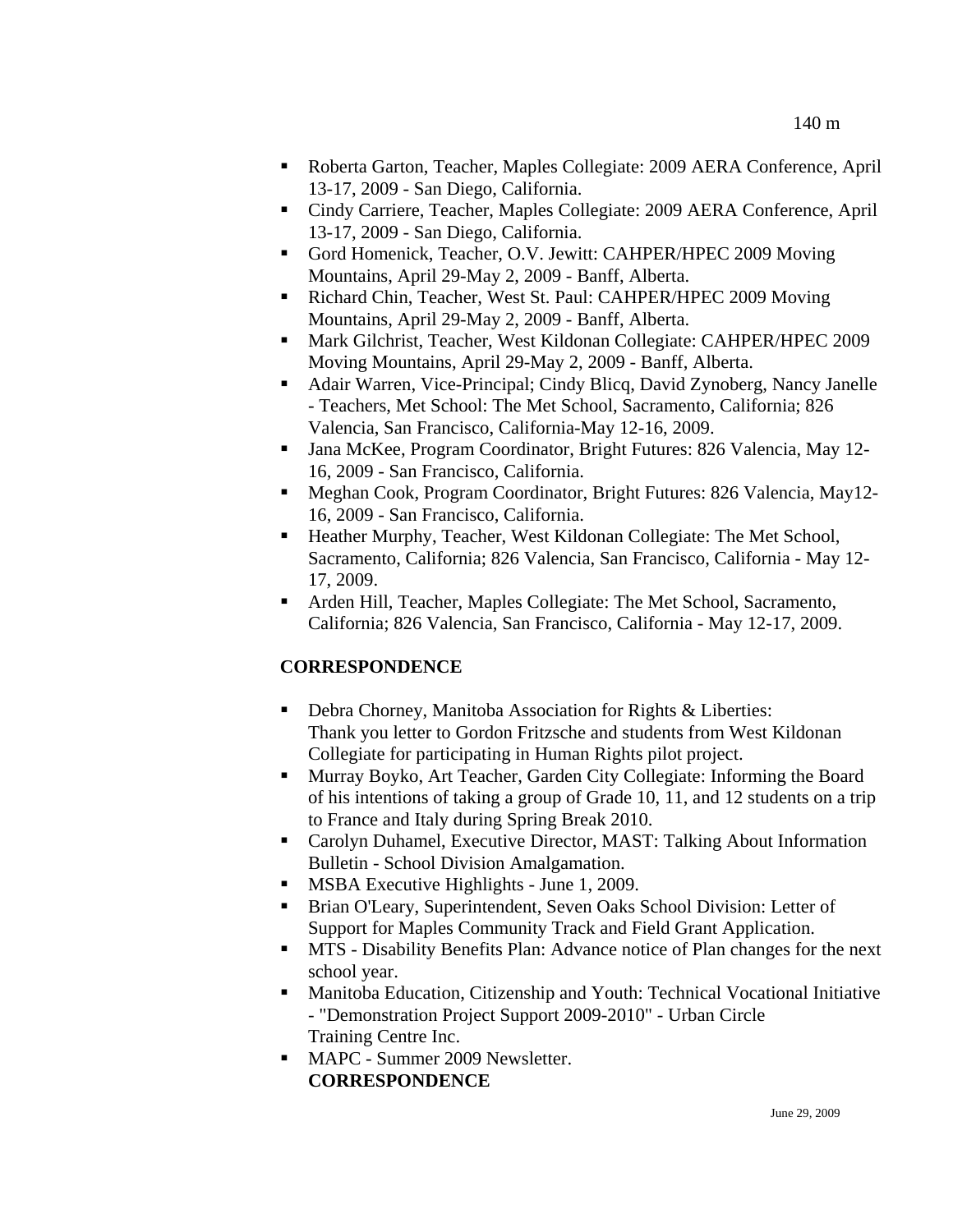- Orah Moss, Seven Oaks Teachers' Association: Concerns regarding school supplies being purchased through the schools.
- Miles MacFarlane, Teacher, Leila North Community School: School Supply Initiative.
- Laura Morrison, Healthy Schools: Twelve schools in the Division participating in the Mental Health Campaign.
- Carolyn Duhamel, Executive Director, MAST: Brief on Bill 4 The Community Revitalization Tax Increment Financing Act.
- **Honourable Peter Bjornson, Minister, MECY: Technical Vocational** Equipment Upgrade and Professional Development Support - Maples Collegiate.
- Hugh Coburn, President, MAST: Letter to The Honourable Ron Lemieux regarding Bill 5 - The Highway Traffic Amendment Act.
- Hugh Coburn, President, MAST: Summary of meeting with Minister Peter Bjornson.
- Canadian School Boards Association InfoPicks June 2009.
- Carolyn Duhamel, Executive Director, MAST: Federal-Provincial Roles in Aboriginal Education.
- Wayne Shimizu, Secretary-Treasurer, Seven Oaks School Division: Letter to Winnipeg Planning, Property and Development regarding proposal to locate portable classrooms on the SW corner of Vince Leah Park.
- MECY School Programs Division: Bill 2 The Public Schools Amendment Act (Trans Fat and Nutrition).
- Seven Oaks Specified Procedure Report March 31, 2009 Audit: Specified Procedures Report sent to the Office of the Auditor General as prepared by the auditors, KPMG.
- KPMG Compensation Audit: Letter from M.D. Stasiuk, Partner, KPMG LLP Chartered Accountants, enclosing the Auditors' Report on the Schedule of Compensation of Seven Oaks School Division.
- Rick Dedi, Public Schools Finance Board: Arthur Wright School Request to link portable units.
- Rick Dedi, Public Schools Finance Board: Seven Oaks Middle School Ventilation System Upgrade Phase 1.
- Rick Dedi, Public Schools Finance Board: Seven Oaks School Division Amber Trails Land Exchange.
- Rick Dedi, Public Schools Finance Board: Evaluation of Ben Zaidman Educational Resource Centre.
- Wayne Shimizu, Secretary-Treasurer, Seven Oaks School Division: Letter to Number Ten Architectural Group regarding Ben Zaidman Educational Resource Centre.
- Wayne Shimizu, Secretary-Treasurer, Seven Oaks School Division: Letter to Winnipeg Planning, Property and Development dated May 29, **CORRESPONDENCE**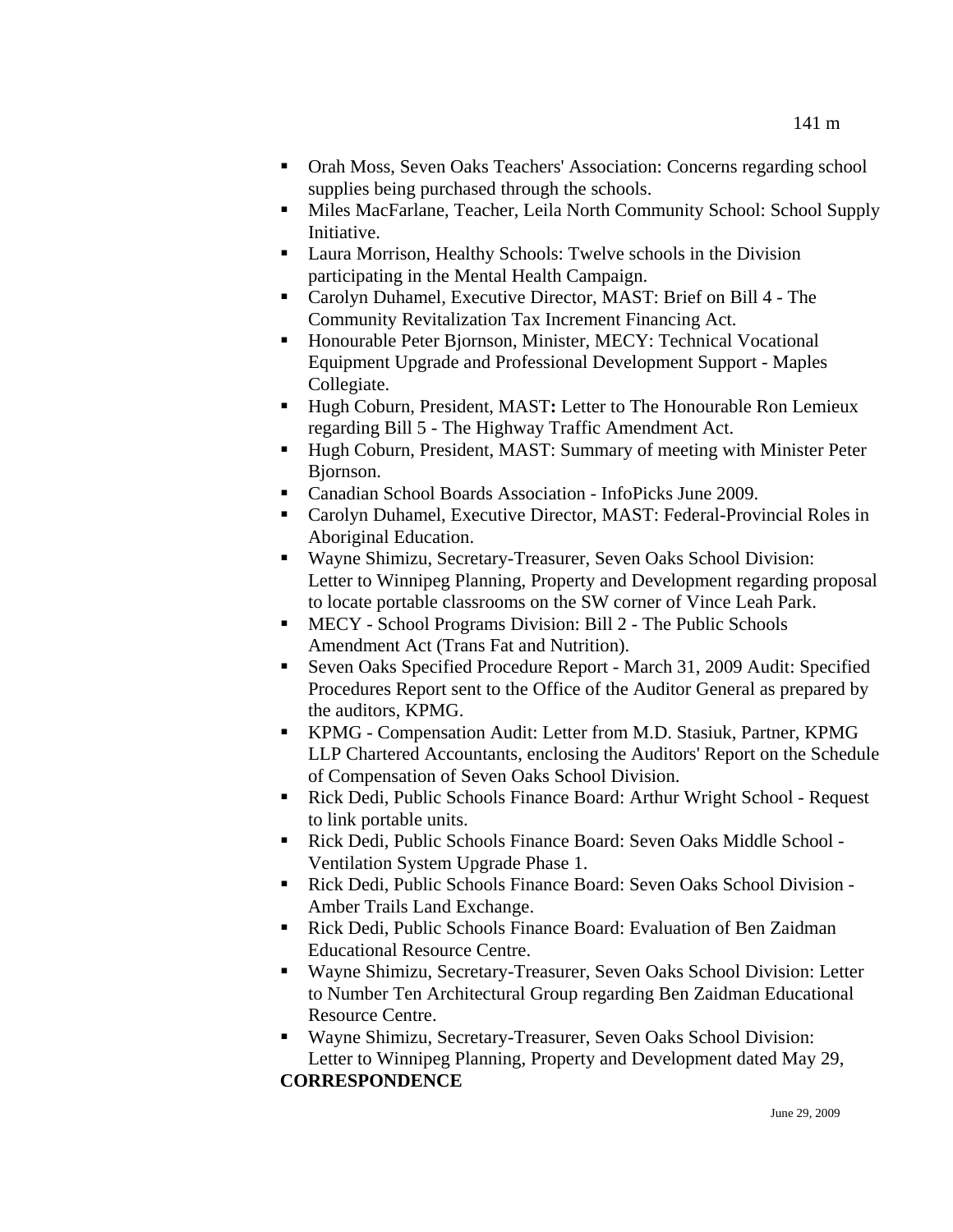2009 regarding Intent to Renew and Amend the Lease Agreement for leased lands at Vince Leah Park for Riverbend School portables.

- Cliff Meder, Director of Operations, Seven Oaks School Division: Letter to Public Schools Finance Board regarding Garden City Collegiate West Roof Replacement and Structural Reinforcement Phase 2, Change Order No. 2.
- Rick Dedi, Executive Director, Public Schools Finance Board: Garden City Collegiate Structural Repairs and Roof Replacement Phase II (Change Order No. 2).
- Rick Dedi, Executive Director, Public Schools Finance Board: Garden City Collegiate West - Replace Steam Unit Ventilators.
- Cliff Meder, Director of Operations, Seven Oaks School Division: Asbestos Summary Report for Seven Oaks School Division which was sent to Rick Dedi of the Public Schools Finance Board.
- **Manitoba Hydro, Commercial Building Envelope Program BE 4361:** Letter from Manitoba Hydro regarding Seven Oaks School Division's Power Smart Commercial Building Envelope Program application - Garden City Collegiate windows.
- Orah Moss, SOTA President: Annual SOTA dues.
- Gaylene Schroeder-Nishimura, Assistant Secretary-Treasurer, Seven Oaks School Division: Non-Resident Fees 2009-2010.
- Jan Sanderson, CEO, Healthy Child Manitoba: Healthy Child Manitoba's funding allocation to Seven Oaks School Division for 2009/10.
- Joint Use Agreement Maples Community Centre Cricket Pitch: Memorandum of Understanding between Maples Community Centre and The City of Winnipeg and Seven Oaks School Division for the Construction of a Junior Level Cricket Pitch at 44 Maberley (Maples CC Satellite Site).
- Dave Palubeski, President, Lombard North Group: Copy of electronic correspondence between Lombard North and the City of Winnipeg regarding Ridgecrest LI Concrete Recoveries.
- CUPE 949 Officers and Committee Members: CUPE 949 Officers and Committee Members elected at May 14, 2009 Annual General Meeting.
- MAST Salary Bulletins: Labour Relations Divisional Mail MAST Salary Bulletins.
	- Lord Selkirk School Division and CUPE 1522.
	- The Western School Division and the Western School Teachers' Association.
	- La Division Scholaire Franco-Manitobaine and L'Association Des Educatrices Et Educateurs Franco-Manitobaine.
	- Evergreen School Division and CUPE 3164.
	- Prairie Rose School Division and CUPE Unit B.
- Prairie Rose School Division and CUPE Educational Assistants. **CORRESPONDENCE**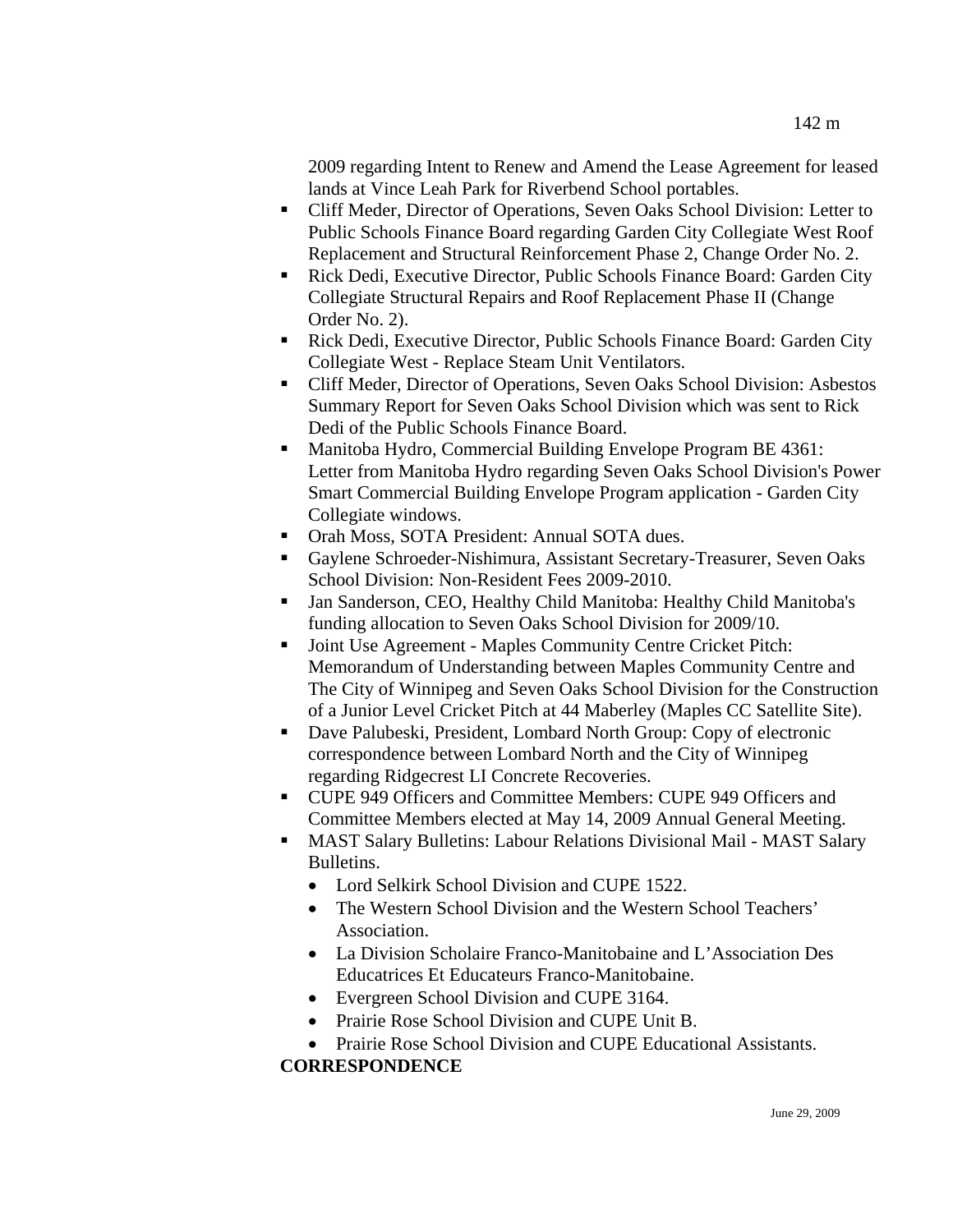143 m

- Turtle Mountain School Division and Turtle Mountain Teachers' Association.
- Red River Valley School Division and Red River Valley Teachers' Association.
- Louis Riel School Division and Louis Riel Teachers' Association.
- MAST Labour Relations: CPI, Unemployment Rate, Regional Trends: May 2009 Update, June 2009 Update.
- MAST MUST Fund Assessment Fees: MAST July 1, 2009 MUST Fund Assessment Fees.
- **Manitoba Education, Citizenship and Youth: The Signal Newsletter, May 2009** edition.
- The Selkirk Journal, May 22, 2009: Article regarding The RM of West St. Paul's Administration.
- HED 'Premium Coverage' Newsletter: Spring 2009 issue of 'Premium Coverage' Newsletter from HED Insurance and Risk Services.
- **MAST Travel Accident Insurance: Travel Accident Insurance Renewal for July** 1, 2009 to June 30, 2010 term.
- Universal Student Accident Insurance Policy: Renewal of Universal Student Accident Insurance Policy for the September 1, 2009 to September 1, 2010 policy term.
- Adult Learning Centres in Manitoba: 2007-2008 Annual Report.
- Clean Air Day June 3, 2009.
- Education Manitoba Volume 7, Number 3, May 2009.
- Newspaper Articles from MAST.
- Active Healthy Kids Canada: 2009 Active Healthy Kids Canada Report Card on Physical Activity for Children and Youth.
- OK Before & After Childcare O.V. Jewitt Newsletter.
- Darryl Gervais, Acting Director-Instruction, Curriculum and Assessment Branch: The Summer Learning Calendar.
- Article: New exhibit looks at city through eyes of youth: The Times, June 11, 2009.
- Urban Circle Training Centre Graduation 2009 Program.
- Peel District School Board Report to the Community.
- The Canadian History Report Card.
- **MSBA** Fundamentals of Collective Bargaining.
- Prime Minister's Awards: Melanie Gertley, Teacher, West Kildonan Collegiate
- Health Council of Canada: Various Health Reports.

# **CONGRATULATORY CORRESPONDENCE**

Honourable Peter Bjornson, Minister of Education, Citizenship and Youth: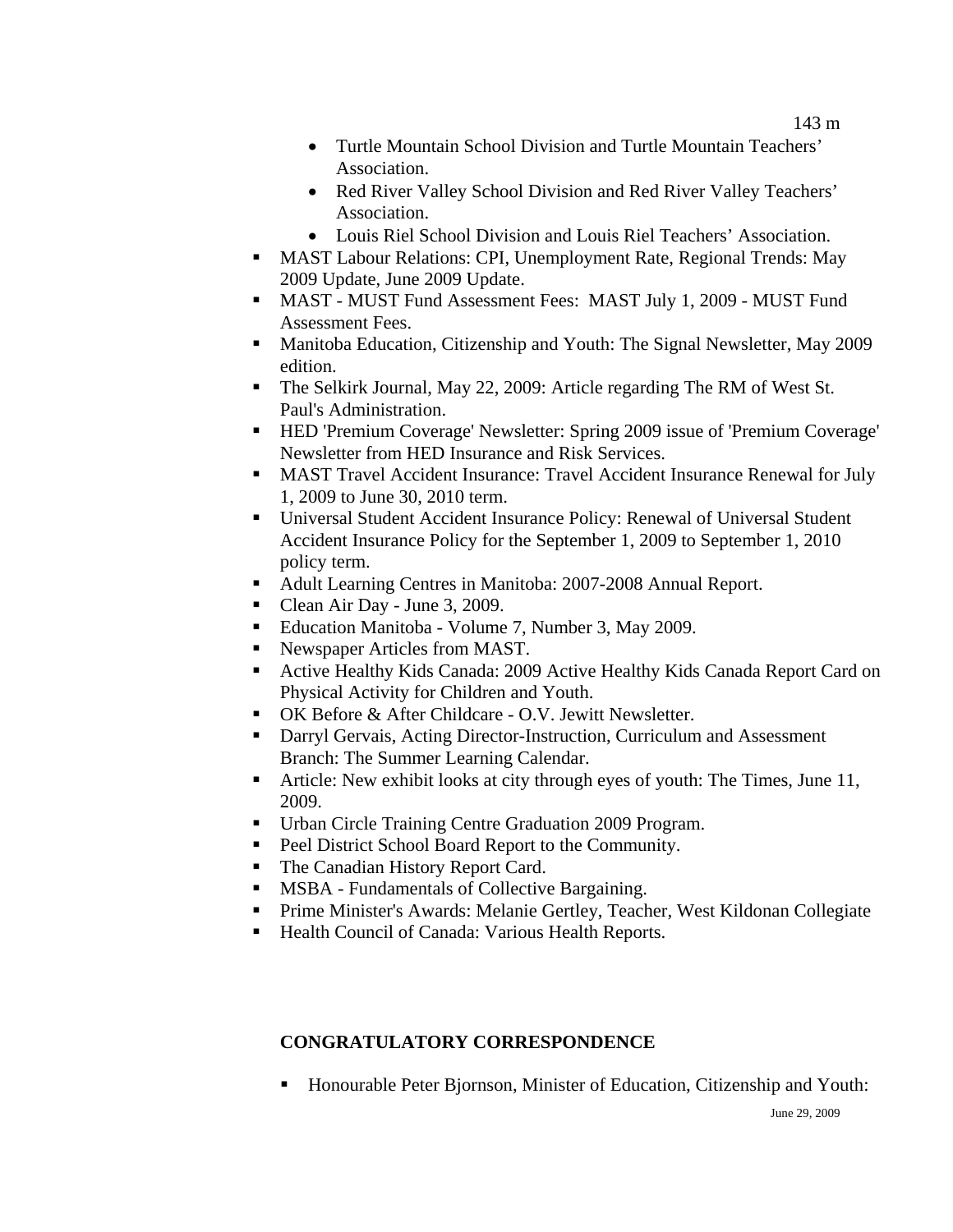144 m

Manitoba Youth Leadership Scholarship recipients: Christiana Okola, Frederick Eng - Maples Collegiate Stephanie Chan - Garden City Collegiate Brooke Malazdrewicz, Laurel McArthur - West Kildonan Collegiate

- Allison Potter, Assessment Consultant MECY: Suchirtra Gill, Teacher, Garden City Collegiate - member of Grade 12 Pre-Calculus Mathematics Standards Test Development Committee - outstanding contributions.
- **MPETA:** Following schools received the Manitoba Physical Education Association 2009 TOBA Award in recognition of their Quality Physical Education and New/Innovative Programs: A.E. Wright, Edmund Partridge, École Leila North and O.V. Jewitt Community Schools.
- Phil Corrin, Band Teacher, Garden City Collegiate: Garden City Collegiate Performance Award from Rainbow Stage for the production of "Seussical".

## **ANNOUNCEMENTS**

Regular Board Meeting - Monday, August 31, 2009 - 6:00 p.m. Inaugural & Regular Board Meeting - Monday, September 14, 2009 - 6:00 p.m. Regular Board Meeting - Monday, September 21, 2009 - 6:00 p.m. Regular Board Meeting - Monday, October 5, 2009 - 6:00 p.m.

# **09-149 – Moved to Committee of the Whole at 8:59 p.m.**

Fogg/Myskiw That Board here returned to the Committee of the Whole at 8:59 p.m.

Trustee Myskiw in the Chair.

## **SUPERINTENDENTS' REPORT**

The following matters were received as information:

- Personnel Matters.
- RESP Campaign.
- $-H1N1.$
- Portables at École Riverbend and A.E. Wright Schools.
- Two-Tiered Education.
- Year End Forecast.
- **Graduations.**

# **09-150 – SharePoint Tender**

Sawka/McGowan That Scholantis be awarded the SharePoint Implementation and Consulting